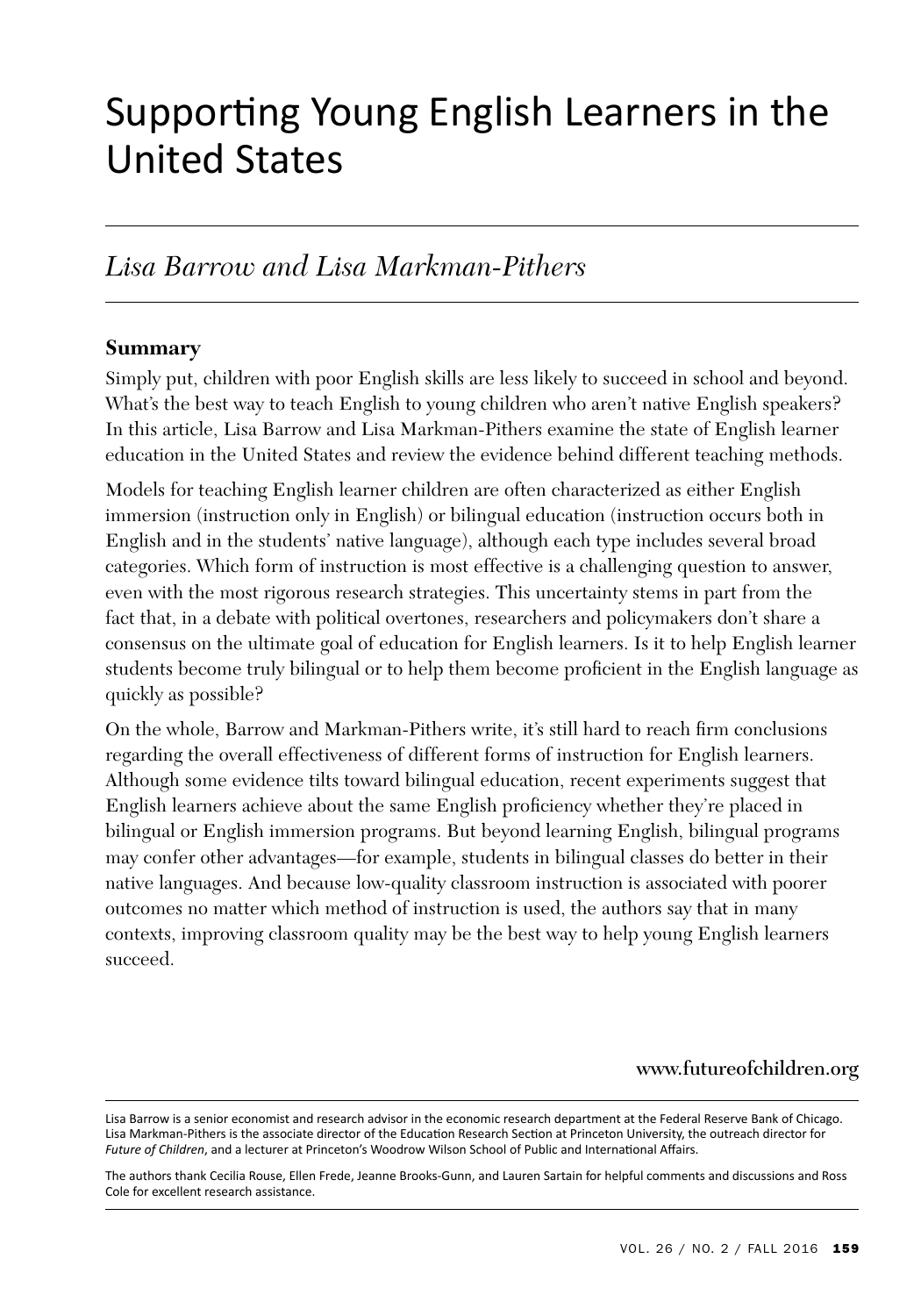eing bilingual brings many<br>
advantages. At the most<br>
basic level, speaking two<br>
or more languages creates<br>
more economic and social<br>
opportunities as it expands the number of advantages. At the most basic level, speaking two or more languages creates more economic and social people you can communicate with in an increasingly global economy. And some research indicates that bilingual people have higher levels of executive functioning, particularly when it comes to inhibitory control and cognitive flexibility.1 These skills have been found to correlate with academic success. (See the article in this issue by Cybele Raver and Clancy Blair for a full description of executive function and its relation to school success.) Some evidence even suggests that bilingualism may protect against the cognitive decline associated with aging.2 Although there is near consensus that bilingualism is beneficial, bilingual education itself is a complex and controversial topic. One aspect of US bilingual education is teaching languages other than English to students whose first language is English. In this article, we focus on another aspect teaching English to children who aren't native English speakers.

For decades, researchers, educators, and policymakers have debated how best to prepare young children whose native language isn't English to succeed in classrooms where English is the language of instruction, with very little conclusive evidence. The crux of the debate surrounds the amount, frequency, and duration with which students should use their native language in school, which is in large part associated with the underlying educational goal: Is the intent to make students bilingual (fluent in both their native language and English), or is it to make sure that English learners master the language as rapidly as

possible? The debate is politically charged, and tolerance of or support for bilingual education has varied over time.<sup>3</sup>

# **The State of US English Learner Education**

Title VI of the Civil Rights Act of 1964 and the Equal Educational Opportunities Act of 1974 require public schools to help English learner students "participate meaningfully and equally in educational programs."4 School districts must identify potential English learner students, assess English language proficiency on an annual basis, and continue to monitor former English learner students for at least two years after English proficiency is established. With the passage of the No Child Left Behind Act of 2001, Title III established federal formula grants for states to support the needs of English learner students aged 3–21, with the goal of helping them attain English language proficiency. Much of the policy, including these grants, was retained in the reauthorization under the Every Student Succeeds Act (ESSA) of 2015. No Child Left Behind specifically refers to children who are *limited English proficient* (LEP), while the ESSA replaced the term with *English learners*. We use English learners throughout this article.

In defining English learners, ESSA and the Improving Head Start for School Readiness Act of 2007 (HSA) refer to "difficulties in speaking, reading, writing, or understanding the English language, that may be sufficient to deny the individual a) the ability to meet the challenging State academic standards; b) the ability to successfully achieve in classrooms where the language of instruction is English; or c) the opportunity to participate fully in society."5 ESSA also holds states accountable by requiring them to adopt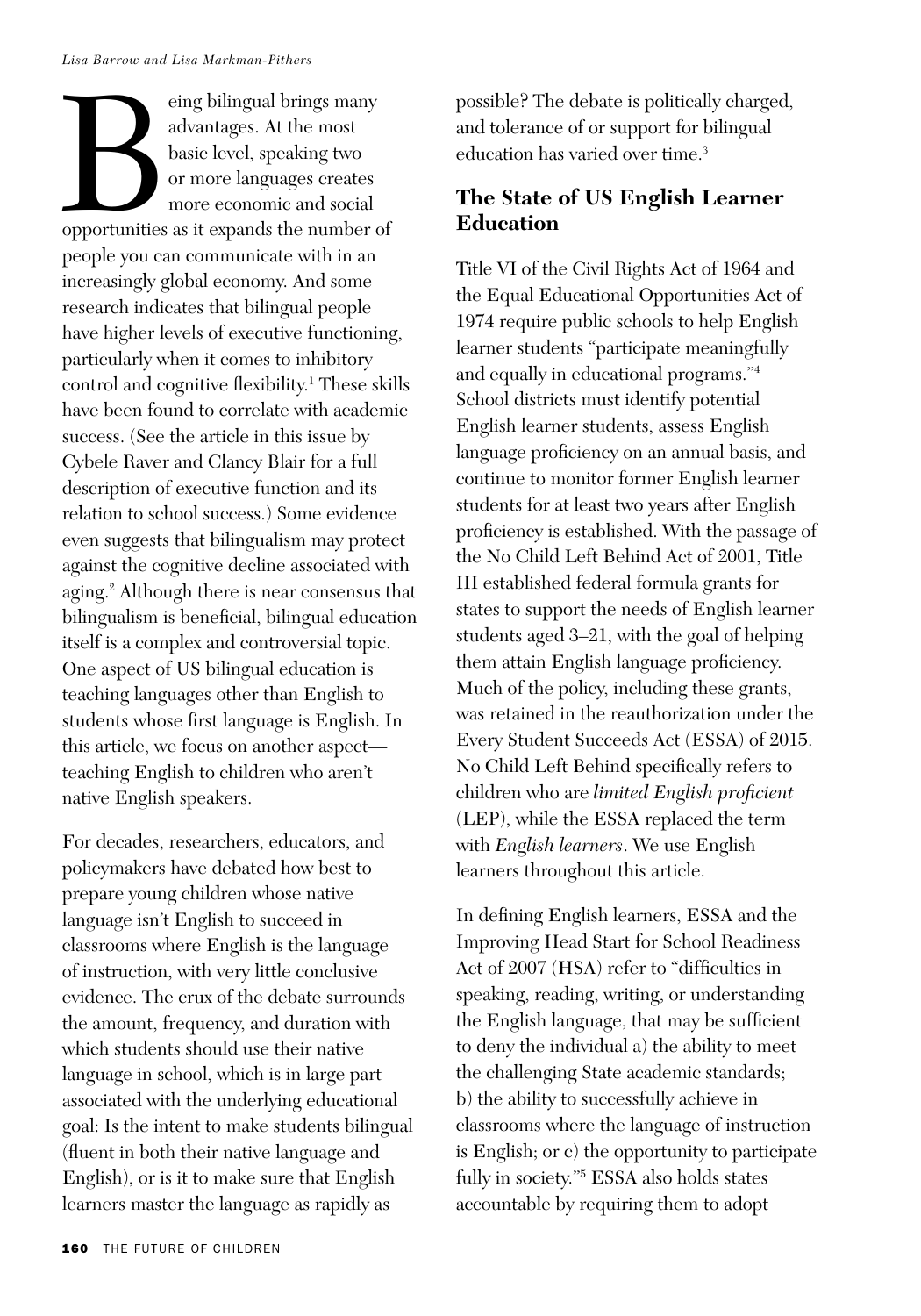English language proficiency standards that "(i) are derived from the four recognized domains of speaking, listening, reading, and writing; (ii) address the different proficiency levels of English learners; and (iii) are aligned with the challenging State academic standards." The act also requires local education agencies that receive Title III funds to "demonstrate success in increasing—(A) English language proficiency; and (B) student academic achievement." Similarly, HSA performance standards include language about ensuring that English learner children are making progress toward English language acquisition.<sup>6</sup> Based on these policies, education of English learners in the United States by and large means programs designed to help these students achieve proficiency in English. National policy isn't focused on teaching students to be proficient in more than one language. That said, ESSA requires only that programs for developing English proficiency be "evidence-based," not that the program be designed to make students fluent only in English or bilingual in English and their native language. The HSA is similarly noncommittal about which programs Head Start Centers are to implement. But the *Head Start Early Learning Outcomes Framework* (intended to guide Head Start program design) describes English learners in terms of how they may differ on various indicators and asserts that "continued development of a child's home language in the family and early childhood program is an asset and will support the child's progress in all areas of learning."7 The Head Start framework also stresses that English learners must be allowed to demonstrate knowledge, skills, and abilities in any language (English, their home language, or both). Finally, state-funded preschool regulations vary from state to state: 14 of 41 states with state-funded preschool

programs have no policies regulating services for English learners; 24 states permit programs to offer bilingual preschool classes; and 14 states permit monolingual, non-English preschool classes.8 As a result, we see a wide variety of programs across the United States at both the preschool and primary grade levels.

In table 1, we present data on the proportion of children who speak a language other than English in the home, as well as the proportion identified as English learners or LEP. In 2014, more than one-fifth of US children aged 5–9 were potential English learners, meaning that they spoke a language other than English in their home. For children under 5 years of age, we have less comprehensive data; we report figures from Head Start programs, which primarily serve three- and four-year-olds, and from select states for which data on preschoolaged children are available. The proportion of Head Start students who report a home language other than English fell slightly between 2004 and 2014, from 29 to 28 percent, while the proportion of five- to nine-year-olds reporting a home language other than English rose from 19 percent in 2004 to 22 percent in 2014.<sup>9</sup> The American Community Survey identifies people age five and up as LEP if they are reported to speak English less than very well. Only 6.2 percent of five- to nine-year-olds fell into that category. Of course, speaking English very well is only one component of proficiency. School districts typically identify English learner students through a home language survey, followed by a more formal assessment of English language proficiency. Not all children whose primary language isn't English are identified as English learners. Still, in the 2013–14 school year, 16.5 percent of public school students enrolled in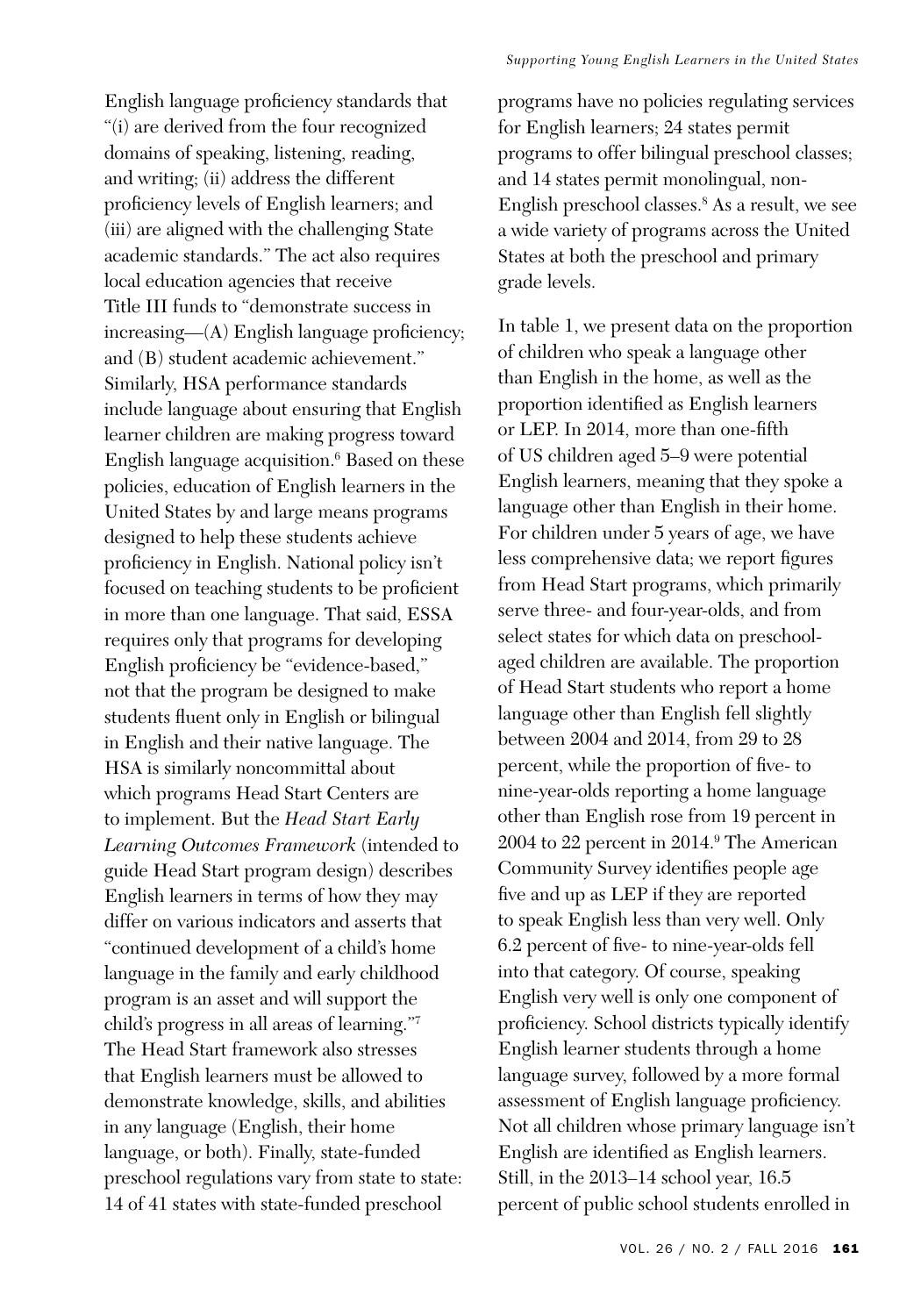|                                 | Percent speaking a language other<br>than English in the home |       |       | Percent English learner/LEP |       |       |
|---------------------------------|---------------------------------------------------------------|-------|-------|-----------------------------|-------|-------|
| Population                      | Age range                                                     | 2004  | 2014  | Grade/age range             | 2004  | 2014  |
| <b>Head Start</b>               | $3 - 4$                                                       | 28.80 | 28.30 |                             |       |       |
| American<br>Community<br>Survey | $5 - 9$                                                       | 19.34 | 22.43 | $5 - 9$                     | 6.83  | 6.20  |
| US public<br>schools            |                                                               |       |       | $K-3$                       |       | 16.5  |
| California                      | $5 - 9$                                                       | 43.77 | 43.45 | $K-3$                       | 35.82 | 36.24 |
| Texas                           | $5 - 9$                                                       | 31.56 | 36.61 | $Pre-K-3$                   |       | 28.50 |
| Florida                         | $5 - 9$                                                       | 23.79 | 28.32 | $Pre-K-3$                   |       | 15.97 |
| <b>Illinois</b>                 | $5 - 9$                                                       | 20.96 | 24.69 | $Pre-K-3$                   | 10.96 | 13.31 |
| New York                        | $5 - 9$                                                       | 25.56 | 30.38 | $Pre-K-3$                   |       | 11.11 |

**Table 1.** Percent of Children Speaking a Language Other than English in the Home and Percent of Children Identified as English Learners, Select Populations in 2004 and 2014

*Sources:* Office of Head Start, "Head Start Services Snapshot: National (2014–2015)," http://eclkc.ohs.acf.hhs.gov/hslc/ data/psr/2015/services-snapshot-hs-2014-2015.pdf; American Community Survey; US Department of Education, "Table 204.27: English Language Learner (ELL) Students Enrolled in Public Elementary and Secondary Schools, by Grade and Home Language: 2013–14," *Digest of Education Statistics*, http://nces.ed.gov/programs/digest/d15/tables/dt15\_204.27. asp; CalEdFacts, http://www.cde.ca.gov/re/pn/fb/; Texas Education Agency, "ELL Student Reports by Category and Grade," https://rptsvr1.tea.texas.gov/adhocrpt/adlepcg.html; Florida Department of Education, "Florida EDStats," https://edstats. fldoe.org/SASPortal/main.do; Illinois State Board of Education, Data Analysis and Progress Reporting Division, *Illinois Bilingual Education Programs: 2004 Evaluation Report* (Springfield, IL: Illinois State Board of Education, 2005); Illinois State Board of Education, Data Analysis and Accountability Division, *Bilingual Education Programs and English Learners in Illinois: SY 2013 (2012–2013 School Year) Statistical Report* (Springfield, IL: Illinois State Board of Education, 2015); New York State Education Department, "New York State Data," http://data.nysed.gov/.

kindergarten through third grade fell into that category.10

English learner students and young children aren't uniformly distributed across the United States. In fact, more than 50 percent of the US total reside in just five states. By far, California public schools serve the most English learner students of any state and have the largest share of students who are English learners. About one-third of all public-school English learner students in the nation are enrolled in California schools, and 24 percent of all California public school students are English learners (see table 2).11 Texas, Florida, New York, and Illinois round out the rest of the top five for the number of English learners

served; New Mexico, Texas, Nevada, and Colorado round out the top five for the largest shares of public school students (grades K–12) who are English learners. In table 1, we also report American Community Survey data on the proportion of five- to nine-year-olds whose home language isn't English for the five states with the largest number of English learners, as well as data from these states on the proportion of young public school students who are English learners, including preschool students for states other than California.<sup>12</sup> Notably, 36 percent of California publicschool students in kindergarten through third grade are English learners, as are about 30 percent of Texas prekindergarten through third-grade students.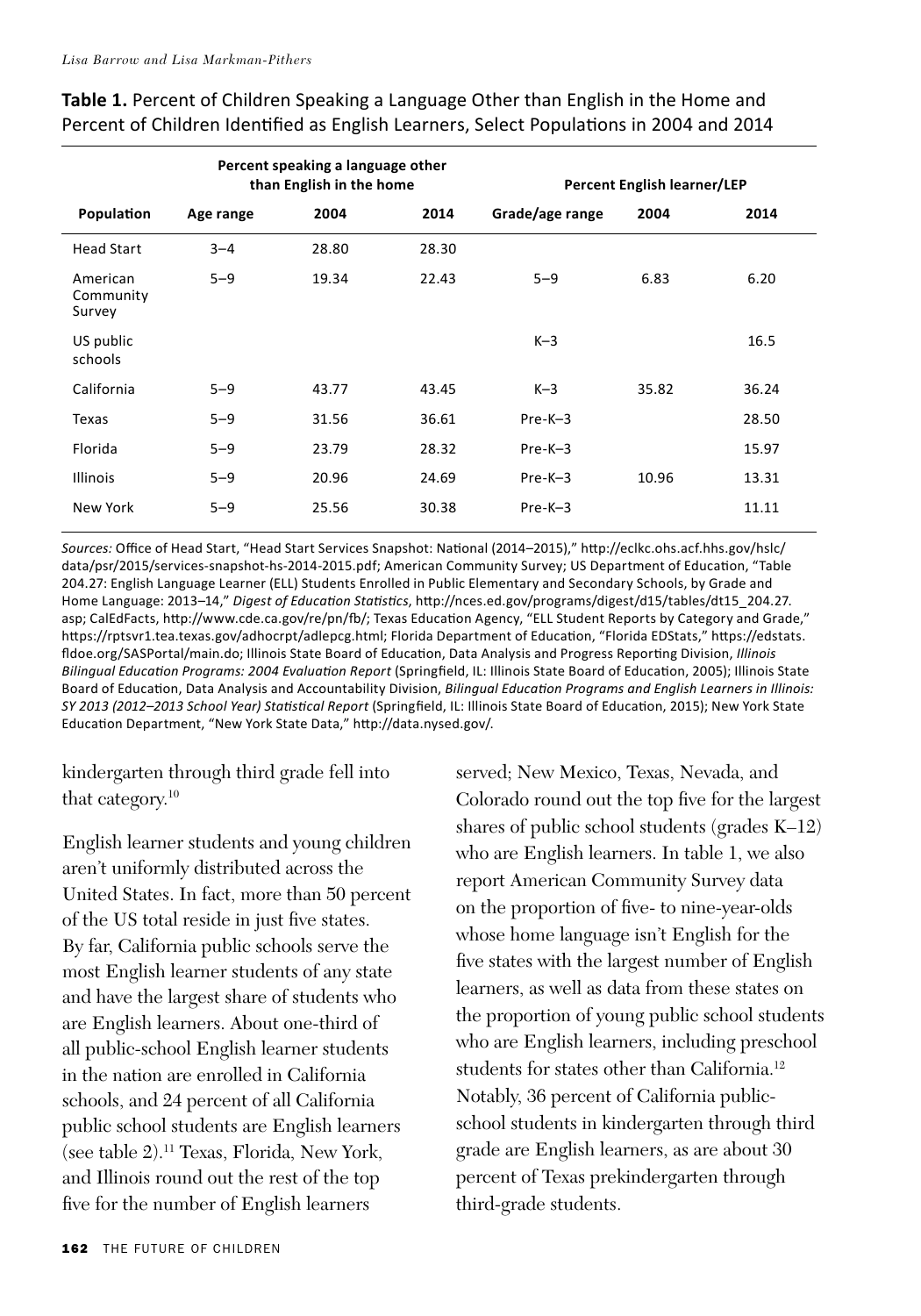| <b>State</b>    | Percentage of total<br>US public school<br><b>English learner</b><br>students | <b>State</b> | English learner public<br>school students as a<br>percentage of total state<br>student population |
|-----------------|-------------------------------------------------------------------------------|--------------|---------------------------------------------------------------------------------------------------|
| California      | 30.59                                                                         | California   | 23.89                                                                                             |
| Texas           | 16.42                                                                         | New Mexico   | 16.90                                                                                             |
| Florida         | 5.78                                                                          | Texas        | 15.71                                                                                             |
| New York        | 4.89                                                                          | Nevada       | 15.49                                                                                             |
| <b>Illinois</b> | 3.79                                                                          | Colorado     | 13.49                                                                                             |

#### **Table 2.** Top Five States in Two Measures of English Learner Enrollment, 2013–14

—<br>*Sources*: National Clearinghouse for English Language Acquisition, "Title III State Profiles," http://www.ncela.us/t3sis/index. php, and National Center for Education Statistics "Table 203.40: Enrollment in Public Elementary and Secondary Schools, by Level, Grade, and State or Jurisdiction: Fall 2013," *Digest of Education Statistics*, http://nces.ed.gov/programs/digest/d15/ Vietnamese, 1.8 percent tables/dt15\_203.40.asp.

Among all English learners, Spanish is by far the language most commonly spoken at home.13 Figure 1 shows the proportion of all public elementary and secondary English learners who speak each of the top 30 languages reported. Among public elementary and secondary English learner students at all grade levels, 76.5 percent report that Spanish is their home language, followed by Arabic, Chinese (including both among Head Start participants.<sup>15</sup>

Mandarin and Cantonese), English, and Vietnamese.<sup>14</sup> (You may find it surprising that some English learners speak English in the home; this category includes children who live in multilingual households as well as adopted children who were raised in a non-English-speaking household before adoption.) The proportion whose home language is Spanish is somewhat higher among Head Start participants.15



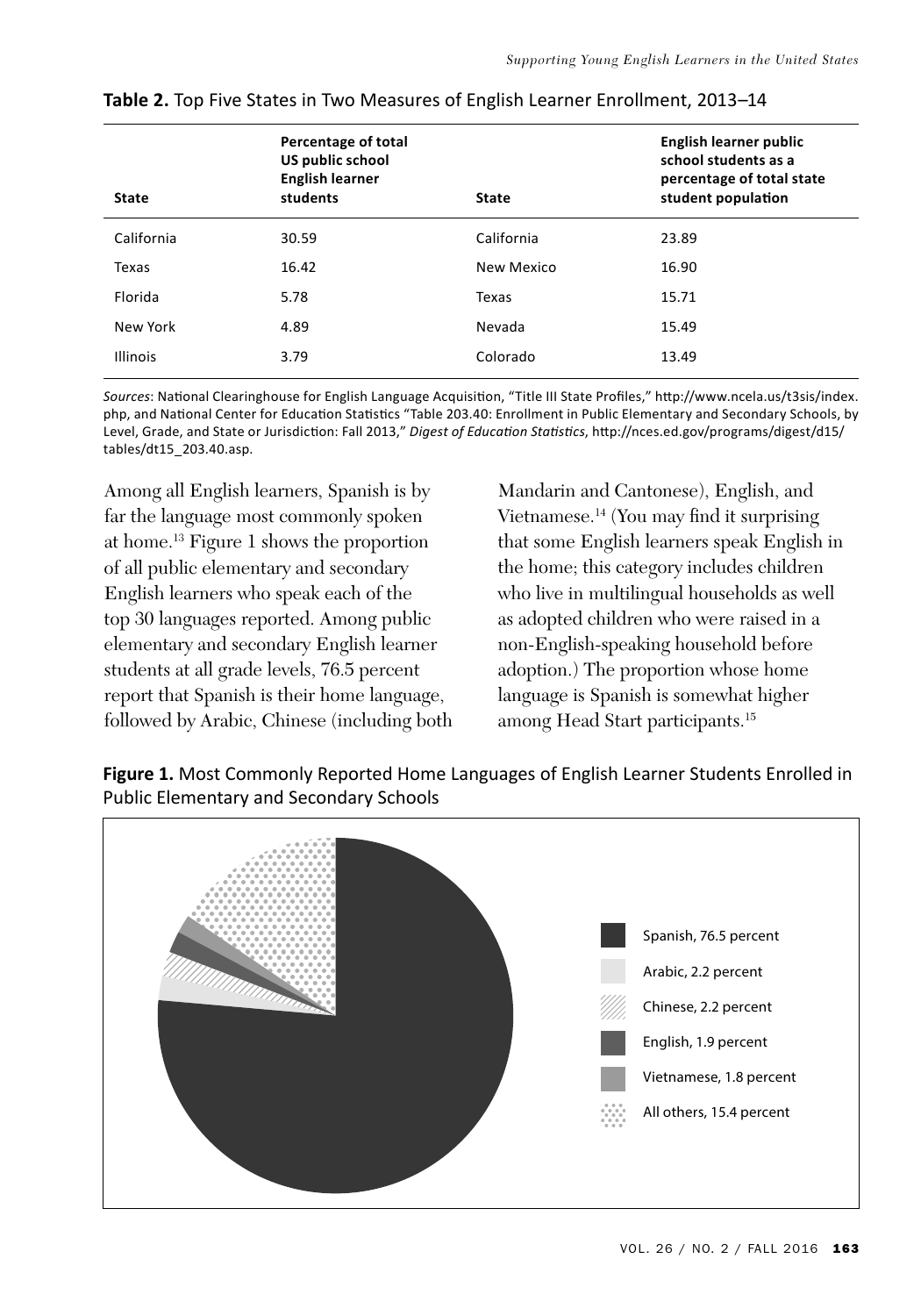English learners are also likely to come from poorer families, meaning that they have fewer resources at home. In a study using a nationally representative sample of children born in the United States in 2001, researchers reported that 41 percent of children growing up in bilingual households (those with a primary home language other than English and frequent exposure to two languages) come from families in the lowest fifth on an index of socioeconomic status, while only 10 percent are in the highest fifth.<sup>16</sup> In contrast, only 14 percent of children growing up in households where English is the primary home language live in families in the lowest fifth, and 22 percent are in the highest fifth. Similarly, a report using 2013 data from the American Community Survey indicates that 28 percent of five- to 17-year-old children growing up in households where a language other than English is spoken are poor, compared to 19 percent of children growing up in an Englishonly household.17 The average English learner student faces both the disadvantage of coming from a poor family and the disadvantage of being an English learner in a primarily English-language education system. As a result, it's hard to distinguish which disadvantage drives worse educational outcomes for English learner students.

In the 2013–14 school year, states identified roughly 4,930,000 students (9.8 percent of total enrollment) as English learners and reported serving 92 percent of them in programs funded with Title III grants, based on data compiled from the Consolidated State Performance Report (CSPR).18 The same data show that English learner students are served by many types of Language Instruction Educational Programs (LIEPs), as defined by No Child Left Behind. Such programs may serve English learner students

only, but they may also include Englishproficient students if they are designed to make all students proficient in English and another language. The CSPR asks states to report on the types of LIEP programs they use in two categories—English Only or English and Another Language. Most states (43, including the District of Columbia, based on our calculations from the 2013–14 CSPR data) report that at least one local education agency makes use of a program in the English and Another Language category. Eight states (Alabama, Arkansas, Hawaii, Missouri, New Hampshire, North Dakota, Vermont, and West Virginia) report having nothing but programs in the English Only category.

The CSPR also asks states to report the number of certified or licensed teachers in Title III–funded activities and to project how many more such teachers will be needed in five years. Overall, in the 2013–14 school year, there were just over 345,000 licensed or certified teachers in Title IIIfunded activities.<sup>19</sup> This number was largely unchanged from 2011–12; however, some states, such as Illinois and Nebraska, more than doubled the number of such teachers over that two-year span, while the number declined elsewhere. In the following five years, states expected to need around 24 percent more such teachers, on average.

## **Why This Matters**

The high school graduation rate for English learner students was 61 percent in 2012–13, compared with an overall US graduation rate of 81 percent.<sup>20</sup> The gap in high school completion rates doesn't apply directly to young English language learners because they may become English proficient before reaching high school;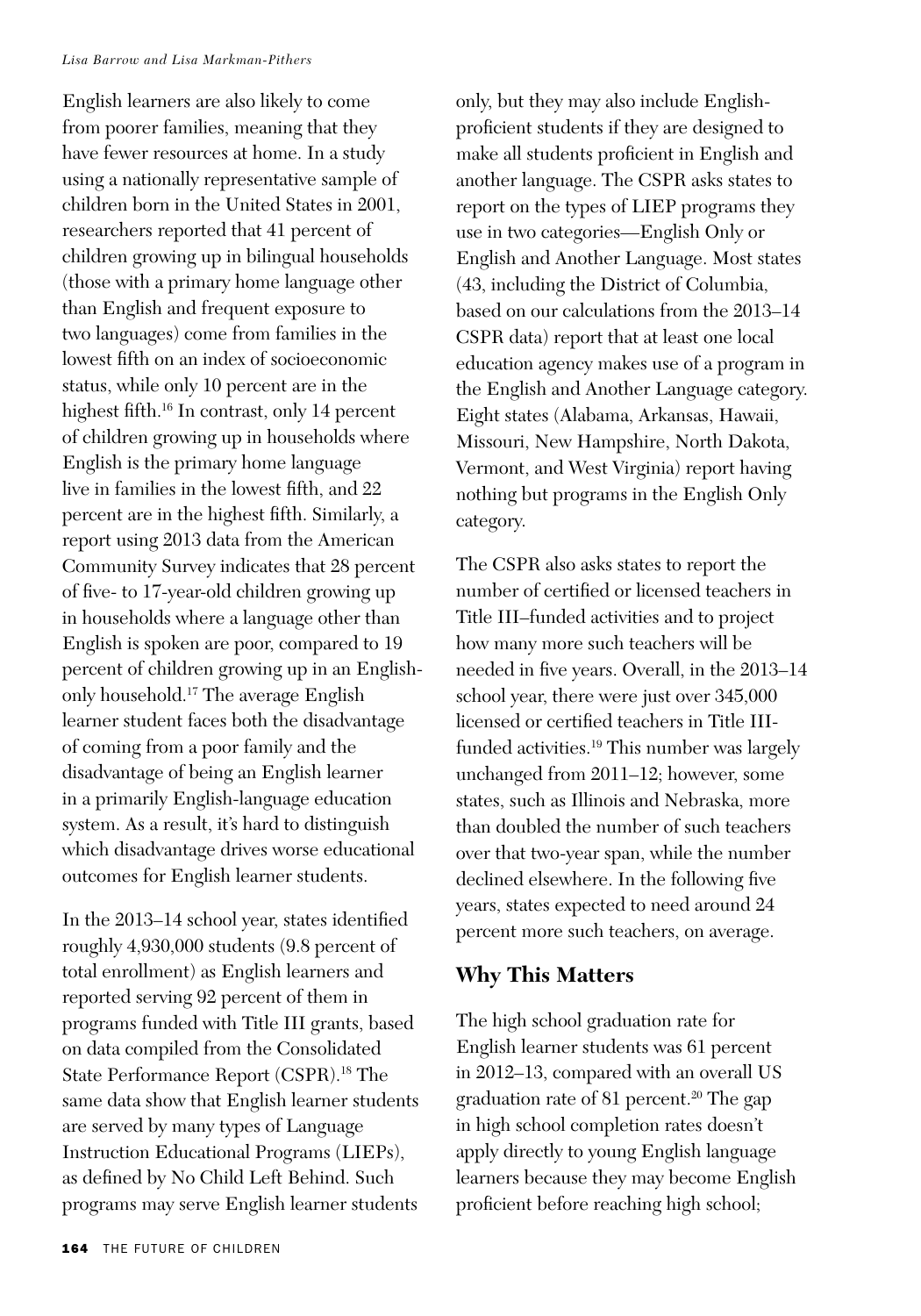however, early achievement gaps between English learners and their native-Englishspeaking peers can still translate into lower educational attainment. English proficiency and educational attainment are associated with higher wages. Using decennial Census data and age at arrival in the United States, researchers have estimated that a person who speaks English poorly earns roughly 33 percent less than one who speaks English well.21 However, not all of the relationship between English proficiency and wages is a direct effect of English skills on worker productivity. The researchers found that the majority of the earnings gap can be explained by lower levels of educational attainment. That is, people with greater English proficiency get more education, explaining a large share of the gap in earnings.

*A person who speaks English poorly earns roughly 33 percent less than one who speaks English well.*

Students who are English learners when they enter kindergarten score consistently lower on tests of mathematics (given in Spanish or English) and reading (given only in English) than do students who enter kindergarten proficient in English, although the sizes of the test score gaps are smaller than those between students with college-graduate versus high school– graduate parents, or the gap between white and black students (excluding Hispanic students). Data from the Early Childhood Longitudinal Study, Kindergarten Class of 1998–99 (ECLS-K) let us compare outcomes for a representative sample of children who enrolled in kindergarten in 1998–99. These

data indicate that among students assessed in Spanish or English, those who were not proficient in English when they entered kindergarten scored lower in mathematics in the fall of their kindergarten year than did those who were proficient in English.<sup>22</sup> This gap is roughly the size of the gap in mathematics between white and black students in the fall of their kindergarten year. By spring 2002 (when most children in the study were enrolled in third grade, where all students are assessed in English), the gap had narrowed to about 45 percent of the whiteblack gap. By spring 2007 (eighth grade), the gap in average scores was 28 percent of the gap between white and black students. Thus, while a test score gap remained between students who were English learners in kindergarten and others, students who weren't proficient in English when they started kindergarten didn't fall further behind their peers and, in fact, partially closed the gap by eighth grade. 23

Using the ECLS-K to look at reading assessment scores by English proficiency is somewhat more complicated, because students are assessed only in English, and thus the pool of students being compared changes over time.<sup>24</sup> Specifically, kindergarten students are assessed only if they score well enough on an exam of English proficiency, whereas all students are assessed from third grade on. Not surprisingly, kindergarten students who are not proficient in English (but proficient enough to take the exam) score lower on the reading assessment than do kindergarten students who are proficient in English. The size of the gap is roughly 70 percent of the gap between white and black students. The gap widens somewhat to roughly three-quarters of the white-black gap in third grade, when all students are assessed in reading, and narrows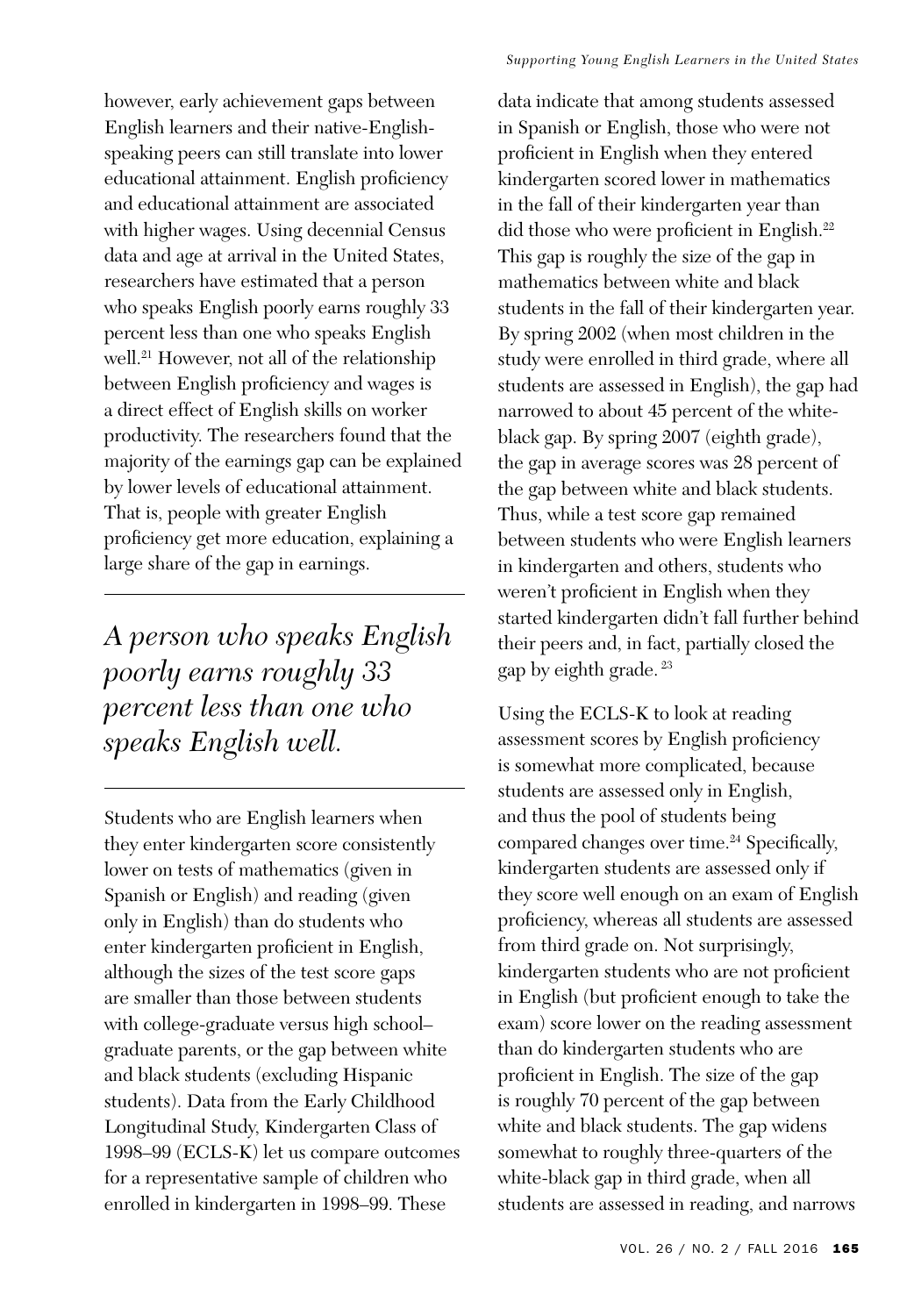to 47 percent of the gap between white and black students by eighth grade. Again, we see that English learner students continue to perform more poorly on reading assessments than do students who aren't English learners, although we see the gap narrowing between third and eighth grade.<sup>25</sup> However, test score gaps remain for both math and reading even in eighth grade, suggesting that these English learner students will be more likely to drop out of high school and ultimately complete less education. One caveat, of course, is that these data represent simple averages and thus don't tell us how much other student and family characteristics beyond English proficiency may contribute to students' below-average math and reading scores. In fact, a recent study using the Early Childhood Longitudinal Study Birth Cohort (ECLS-B) finds that 75 percent or more of the early (preschool and kindergarten) reading score gaps between English learner children and others can be explained by differences between the two groups in such characteristics as mother's education level, household income, and parents' literacy activities in the home.26

# **How Do We Help Young English Learner Students?**

How can we best help children acquire the level of English proficiency they need to achieve their potential in classrooms where English is the language of instruction and to participate fully in our predominantly English-language society? It's an open question. Models for teaching English learner children are often characterized as either English immersion (instruction only in English) or bilingual education (instruction occurs both in English and in the students' native language), but each type includes several broad categories. For

purposes of Title III, the reporting form for the CSPR lists five categories within each type. Under English Only, the five categories are sheltered English instruction, structured English immersion, specially designed academic instruction delivered in English, content-based English as a second language (ESL), and pull-out ESL; under English and Another Language, the form lists dual language, two-way immersion, transitional bilingual, developmental bilingual, and heritage language programs (see box 1 for descriptions adapted from those provided by the National Clearinghouse for English Language Acquisition). We note, however, that no programs are so clear-cut in practice. Different programs have been referred to as additive or subtractive models, depending on the role that the native language plays in instruction. Additive models add English instruction to native language instruction, whereas subtractive models focus on transitioning English learners to English immersion programs as rapidly as possible and thus subtracting native language instruction.27 Another distinction among the English and Another Language programs is how long a student may participate. Such programs can be defined as either *early exit* or *late exit*. In early exit bilingual programs, students transition into an English-only classroom within two or three years. In lateexit bilingual education programs, students stay in the program much longer; transition into a mainstream English program usually doesn't occur until the end of fifth or sixth grade. Late-exit programs can be found in both transitional and developmental models. Within all of these programs, the percentage of time dedicated to the primary language and to English can vary.28 Transition from bilingual to mainstream, English-only classrooms and reclassification as former English learner depend on a student's level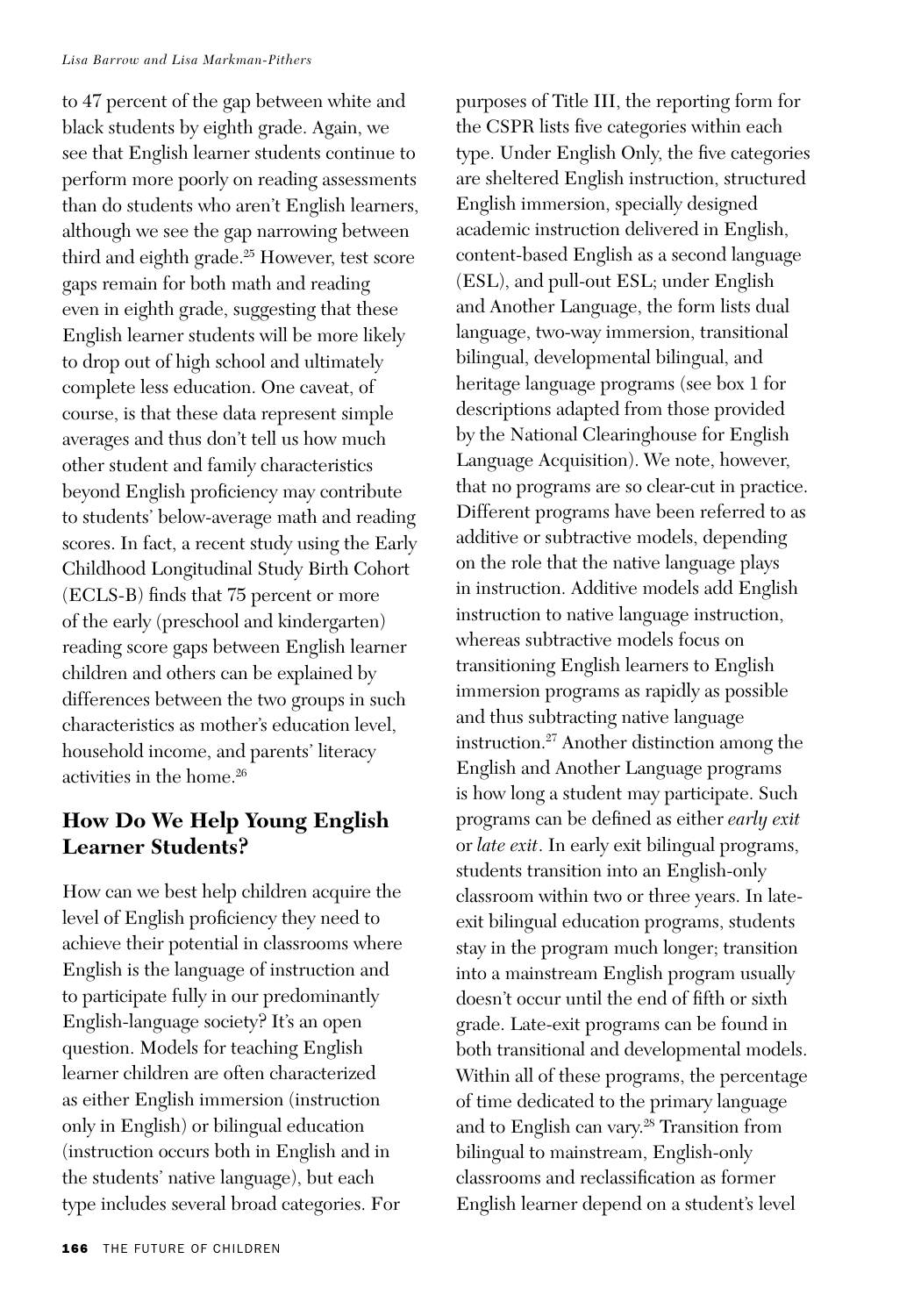### **Box 1.** Types of English Learner Programs Funded by Title III Grants

#### **English Only Programs**

**Sheltered English instruction:** An instructional approach used to make academic instruction in English understandable to English learners to help them acquire proficiency in English while achieving in content areas. Sheltered English instruction differs from ESL in that English is not taught as a language with a focus on learning the language. Rather, content knowledge and skills are the goals. In the sheltered classroom, teachers use simplified language, physical activities, visual aids, and the environment to teach vocabulary for concept development in mathematics, science, social studies, and other subjects.

**Structured English immersion**: In this program, language-minority students receive all their subject matter instruction in English. The teacher uses a simplified form of English. Students may use their native language in class; however, the teacher uses only English. The goal is to help language-minority students acquire proficiency in English while achieving in content areas.

**Specially designed academic instruction delivered in English:** See structured English immersion.

**Content-based English as a second language:** This approach to teaching English as a second language makes use of instructional materials, learning tasks, and classroom techniques from academic content areas as the vehicle for developing language, content, cognitive, and study skills. English is used as the medium of instruction.

**Pull-out ESL:** A program in which English learner students are pulled out of regular, mainstream classrooms for special instruction in English as a second language.

#### **English and Another Language Programs**

**Dual language:** Also known as two-way immersion or two-way bilingual education, these programs are designed to serve both language-minority and language-majority students concurrently. Two language groups are put together and instruction is delivered through both languages. For example, native English-speakers may learn Spanish as a foreign language while continuing to develop their English literacy skills, and Spanish-speaking English learners may learn English while developing literacy in Spanish. The program seeks to help both groups to become biliterate, succeed academically, and develop cross-cultural understanding.

**Two-way immersion:** See dual language.

**Transitional bilingual:** An instructional program in which subjects are taught through two languages—English and the native language of the English language learners—and English is taught as a second language. English language skills, grade promotion, and graduation requirements are emphasized, and the native language is used as a tool to learn content. The primary purpose of these programs is to facilitate English learner students' transition to an all-English instructional environment while receiving academic subject instruction in the native language to the extent necessary. As proficiency in English increases, instruction in the native language decreases. Transitional bilingual education programs vary in the amount of native language instruction provided and the duration of the program. The programs may be early- or late-exit, depending on the amount of time a child may spend in the program.

**Developmental bilingual:** A program that teaches content through two languages and develops both languages with the goal of bilingualism and biliteracy. May also be referred to as a late-exit program.

**Heritage language:** The language a person regards as their native, home, and/or ancestral language. Includes indigenous languages (for example, Navajo) and immigrant languages (for example, Spanish in the United States).

*Source:* Adapted from http://www.ncela.us/files/rcd/BE021775/Glossary\_of\_Terms.pdf.

of English proficiency and the goal of the program. How proficiency is assessed in these programs also varies in terms of what skills are necessary to be considered ready to transition and what tools are best used to assess these skills.29

### **Arguments for Bilingual Education**

Young children (prekindergarten–third grade) enter school still developing proficiency and literacy skills in their home language, whether it's English or another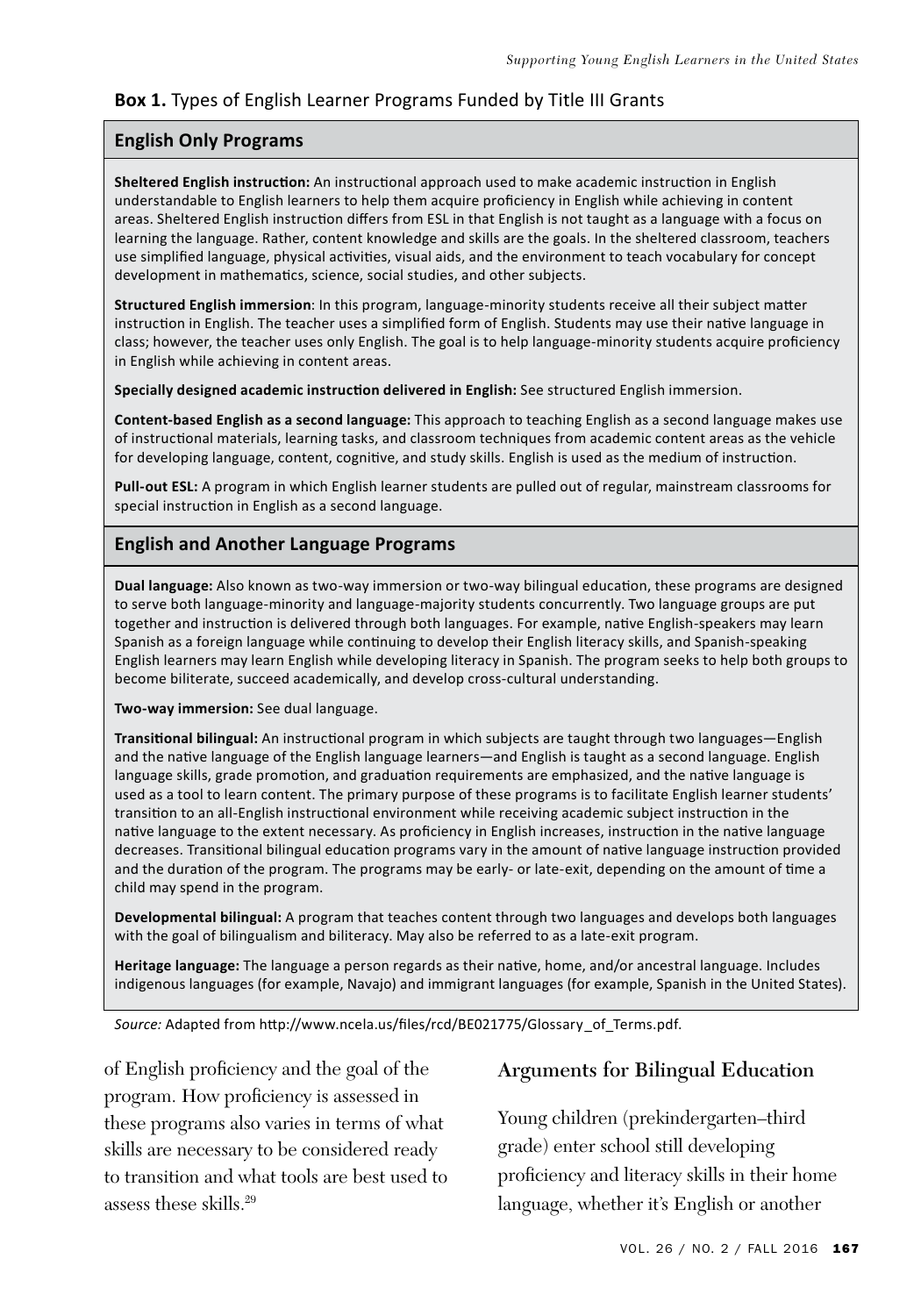language. School is where students go to strengthen these skills. Young students whose native language isn't English face an especially great challenge, as they must continue to develop a strong foundation in their native language while trying to learn English. Frequently, these students are called *dual language learners*, because they are working on learning two languages at the same time. One argument for bilingual education is that these young students still need help reaching proficiency in their first language as well as in English. Supporters of this approach also argue that not teaching children in both languages is unjust because it may deny them the benefit of being bilingual later in life.<sup>30</sup>

*Young students whose native language isn't English face an especially great challenge, as they must continue to develop a strong foundation in their native language while trying to learn English.*

In addition, advocates of bilingual education propose that a relationship exists between learning a first and second language, and that a strong foundation in a child's first language will help in second-language acquisition.31 Researchers don't completely understand what mechanisms transfer from one language to another, but some suspect that skills such as phonological awareness, decoding, and knowledge of letters and sounds can probably be transferred and that they can help students acquire English.<sup>32</sup> These researchers caution that although certain skills may transfer, such a transfer

isn't automatic; for transfer to occur, they argue, students need instruction in areas such as identifying common cognates.<sup>33</sup> In addition, the transfer theory relies heavily on children having a strong foundation in their native language. Therefore, those who support the theory argue that students (especially young children) should remain in intensive bilingual programs for a long time so that they can reach a high level of linguistic competence in their native language. Researchers who support this theory of bilingual education contend that although such students may gain English proficiency a bit more slowly in the short run, strengthening their native language skills will bring better English proficiency in the long run.<sup>34</sup>

Another argument for bilingual education is that students need time to gain proficiency in English. Factors involved in English proficiency include oral- and academiclanguage development (that is, the ability to communicate effectively in academic settings, which typically rely on more formal language structure and vocabulary). Oral language proficiency in English is associated with greater academic gains in English reading achievement, including reading comprehension and writing, and academic English proficiency is related to long-term success in school.35 According to researchers, English learners typically take three to five years to achieve advanced proficiency in oral English and four to seven years to develop academic English proficiency.36 The speed of language acquisition depends on both the child and environmental factors.37 These researchers caution that although students' language development initially progresses somewhat rapidly, progression to higher levels of proficiency is much slower and therefore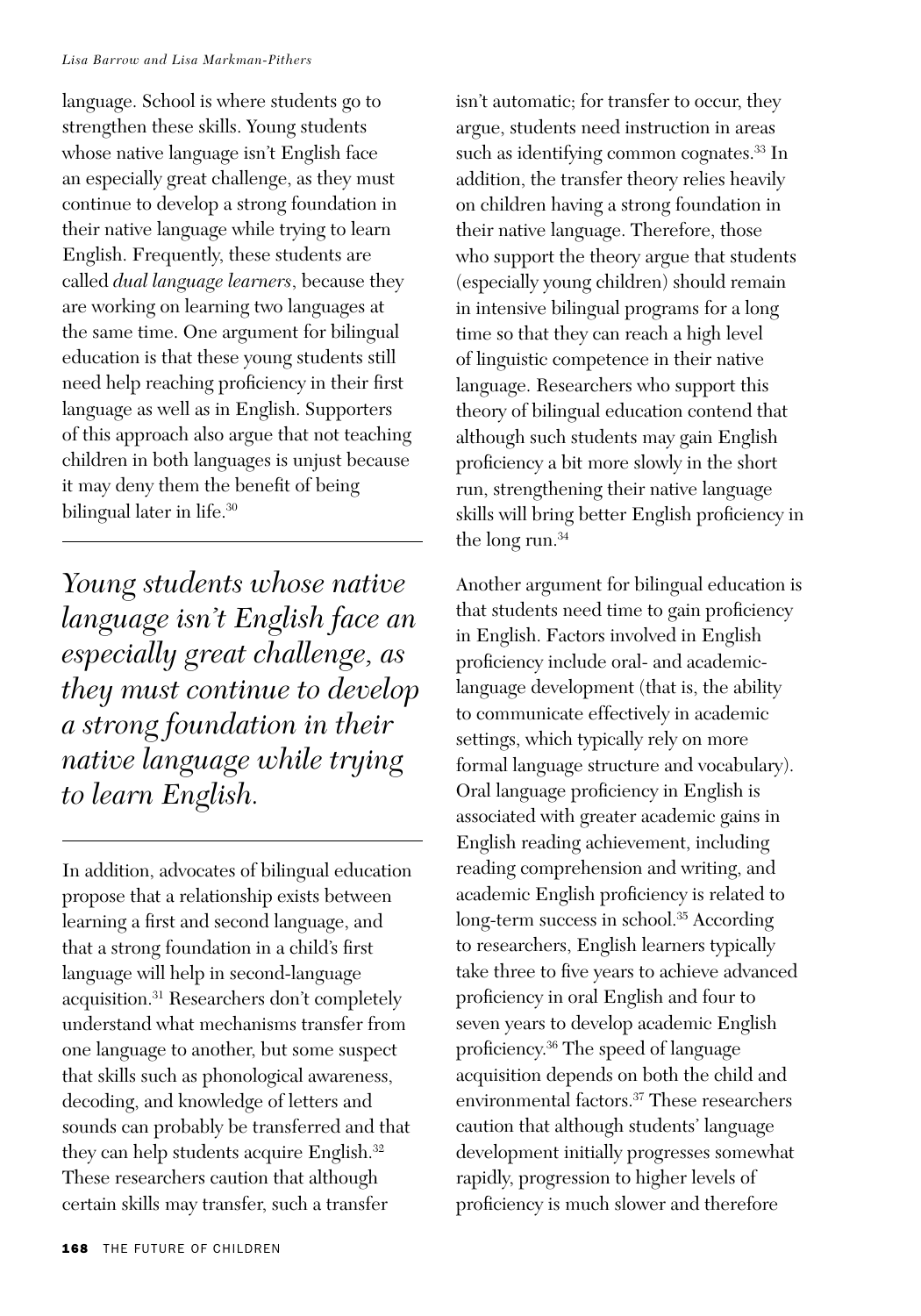students should have the support and time they need to fully develop these skills.<sup>38</sup>

Finally, while working on becoming English proficient, English learner students are also trying to meet the same academic expectations in math, reading, etc., as their native English-speaking peers. Although such demands vary by age, another argument for adopting a bilingual education approach is that students will continue progressing in academic development while becoming proficient in oral and academic English.39

### **Arguments against Bilingual Education**

Arguments against bilingual education are based on the premise that English immersion is the most efficient way to acquire English proficiency and that children whose native language is not English should learn English as quickly as possible to be able to receive all the benefits available to them in an English-speaking society.40 These researchers generally don't support the language transfer theory, citing research that finds no short- or long-run differences in the rate of English language acquisition between students in English immersion and bilingual education programs.41 Some advocates of English immersion claim that there's a critical period for language acquisition, and thus the earlier students are exposed to and learn English, the better. Although scholars argue about whether a critical period exists for acquiring a second language, few challenge the idea that early exposure to language (in infancy and early childhood) is associated with peak proficiency—particularly in certain aspects of language acquisition such as sound production and grammar.42 Some researchers suggest that we can see a decline in average proficiency in children introduced to a second language as early as four to six years

old; however, the exact age at which such a decline occurs has been debated, and some suggest that we should be thinking in terms of a "range of age factors" that include an interaction between biology (brain plasticity and other neurological changes) and factors such as exposure and motivation.<sup>43</sup> Others further argue that English learners are hurt by being segregated from their Englishspeaking peers, making it harder for them to assimilate into American society.44 And yet others argue that bilingual education is more expensive and that we lack enough qualified bilingual teachers in all native languages to offer high-quality bilingual education. 45

# **Is Bilingual Education the Same for All Students?**

Some research suggests that degree of language transfer may vary from language to language, depending on the structures of the native and secondary languages in question. As a result, bilingual education's impact on students may depend on students' native languages.46 In a recent correlational study, researchers looked at multiple cohorts of students from a large urban district (totaling 13,750) who entered the district in kindergarten. These students were followed over time to examine their outcomes in literacy and math. The data were separated by ethnicity to examine differences for Latino and Chinese English learner students. The trajectories of the two groups differed. Based on standardized test scores in English Language Arts (ELA), test scores grew faster among Latino English learner students enrolled in dual language and bilingual classes than among Latino English learner students enrolled in English immersion classes. As a result, average ELA test scores in the seventh grade were higher for Latino English learner students who were enrolled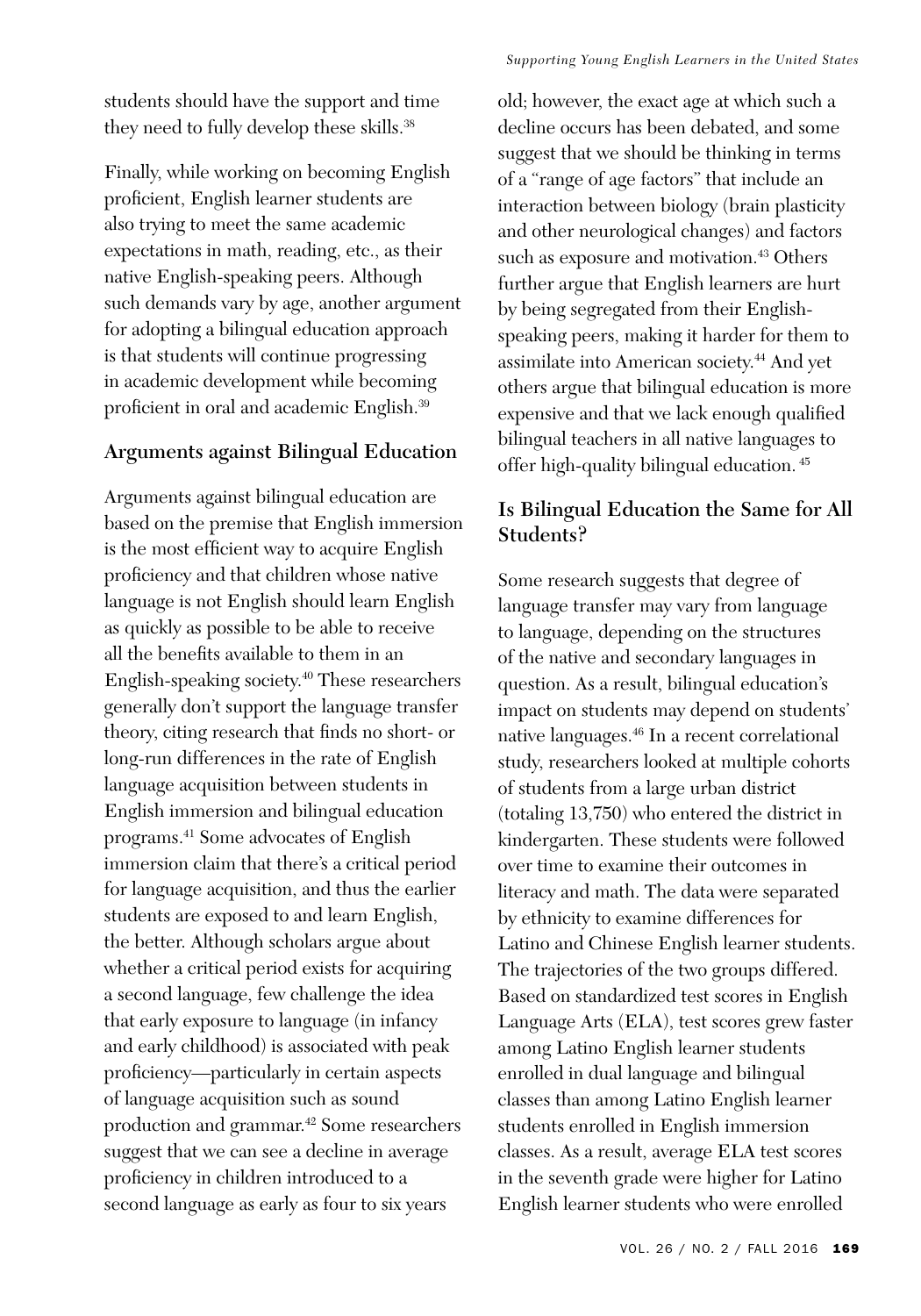in dual language or bilingual classes when they entered kindergarten than for their peers enrolled in English immersion classes. In contrast, ELA test scores didn't grow any faster among Chinese English learner students enrolled in dual language classes than among Chinese English learner students enrolled in English immersion classes. But Chinese English learner students enrolled in a developmental bilingual program performed worse than their peers enrolled in English immersion classes. Researchers suspect that the differences arose because Spanish and English are more structurally similar than Chinese and English.<sup>47</sup> Although the authors attempted to control for parental preferences and observable differences between students, the students weren't randomly assigned to the programs, so we can't rule out the possibility that part of the difference between Chinese and Latino English learners is explained by which students chose which language programs.

*When it comes to the question of whether to teach English learner students in a bilingual classroom, it's likely that there isn't a single answer for all schools.*

In addition, when it comes to the question of whether to teach English learner students in a bilingual classroom, it's likely that there isn't a single answer for all schools. Although the majority of English learner students speak Spanish as their home language, more than 50 languages were reported among the top five languages across all states.<sup>48</sup> As a result, some local education agencies need to serve students and families with a number of different home languages, and they may or may not have teachers and staff who are also fluent in those languages. Therefore, some types of programs, such as dual language immersion, aren't feasible in all schools or for all students. However, as English learners constitute a growing share of US public school students, it's imperative that we develop and adopt programs that serve them effectively.

In the sections that follow we examine what research has to say about how best to educate young English learners. Because of the scope of this issue of *Future of Children*, we focus on younger children (grades prekindergarten–third grade). We also focus mainly on Spanish-speaking students, because they represent the largest population of English learners in the United States and have been the subjects of almost all the current research. Where appropriate, we incorporate other research; however, our main focus is on children's language and literacy development.

# **Evaluations and Reviews: Bilingual versus English Immersion Classes**

Numerous studies have compared how bilingual education and English immersion affect academic performance and English language acquisition. The results have been conflicting, leaving most researchers still uncertain about which is the best way to educate English learners. These studies vary in their methodology and quality. Very few can be categorized as experimental or quasi-experimental studies that allow us to make casual conclusions. Further, many correlational studies fail to include appropriate control variables. Studies that aren't experimental or don't include appropriate controls fail to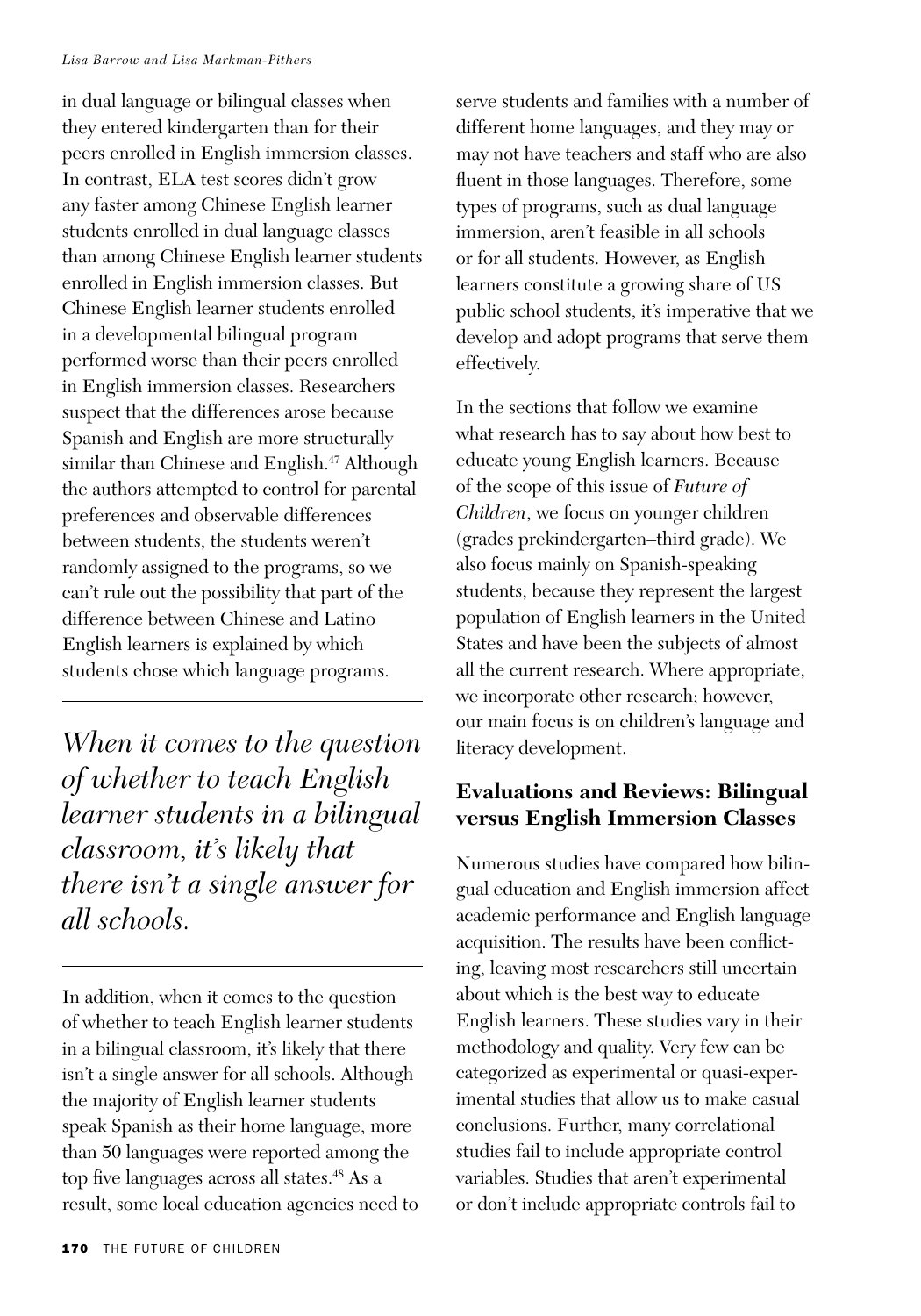consider that the students enrolled in bilingual or English immersion programs may differ in either observable or unobservable characteristics (for example, their degree of exposure to the English language or their literacy in their native language) that may also affect outcomes and limit our ability to make causal statements. Experimental and quasiexperimental studies confront this problem either by random assignment or by relying on sources of random variation that assign some children to bilingual programs and others to English immersion programs.

For the purposes of our review, another weakness of many studies is that they typically include children from kindergarten through 12th grade. This factor makes it hard to answer questions specifically about children in preschool and the primary grades, whose needs differ from those of older children. Younger children are still trying to gain a strong foundation in their native language while simultaneously mastering English, whereas older children are likely to have higher levels of literacy in their native language but face greater academic demands and tasks that require more abstract thinking and higher-order language manipulation.

 In addition, many existing studies are short-term, and short-term studies, whether experimental or correlational, may obscure benefits that appear only in the long term. A recent non-experimental study highlights this problem. This study focused on English learner students in a single district who entered school in kindergarten, and although the students weren't randomly assigned to different groups, the researchers controlled for parental preferences and other observed differences between students in the different programs.49 In second grade, the authors found that dual language students scored

significantly worse on the state administered ELA exam than did English learner students enrolled in other bilingual and English immersion programs. However, the authors were able to follow some cohorts of students as far as seventh grade, and they found evidence that students enrolled in the dual language program caught up to students in the other programs by fifth grade. Thus, if we had only the short-run results, we might conclude that dual language programs harm students' ELA achievement. Yet the longer-run evidence suggests that dual language programs may be just as effective but take longer to develop students' English language skills, as advocates of bilingual education have hypothesized.

# **Language of Instruction for English Learners in Preschool**

The amount of high-quality research on language of instruction for preschool-aged English learners is limited. In a systematic review of studies conducted between 2000 and 2011, researchers identified 25 that looked at education interventions for English learner children from birth to five years old.<sup>50</sup> These studies primarily focused on Spanish-speaking children between three and five years old, and they included studies on professional development, curricular programs, and supplemental instruction, not just those that specifically investigated the impact of language of instruction. The reviewers concluded that current research studies make it difficult to disentangle the effects of a certain curriculum or learning strategy from the effects of language of instruction.

Two recent experimental studies, included in the review, look at how bilingual education affects young students' language development. These two studies randomly assigned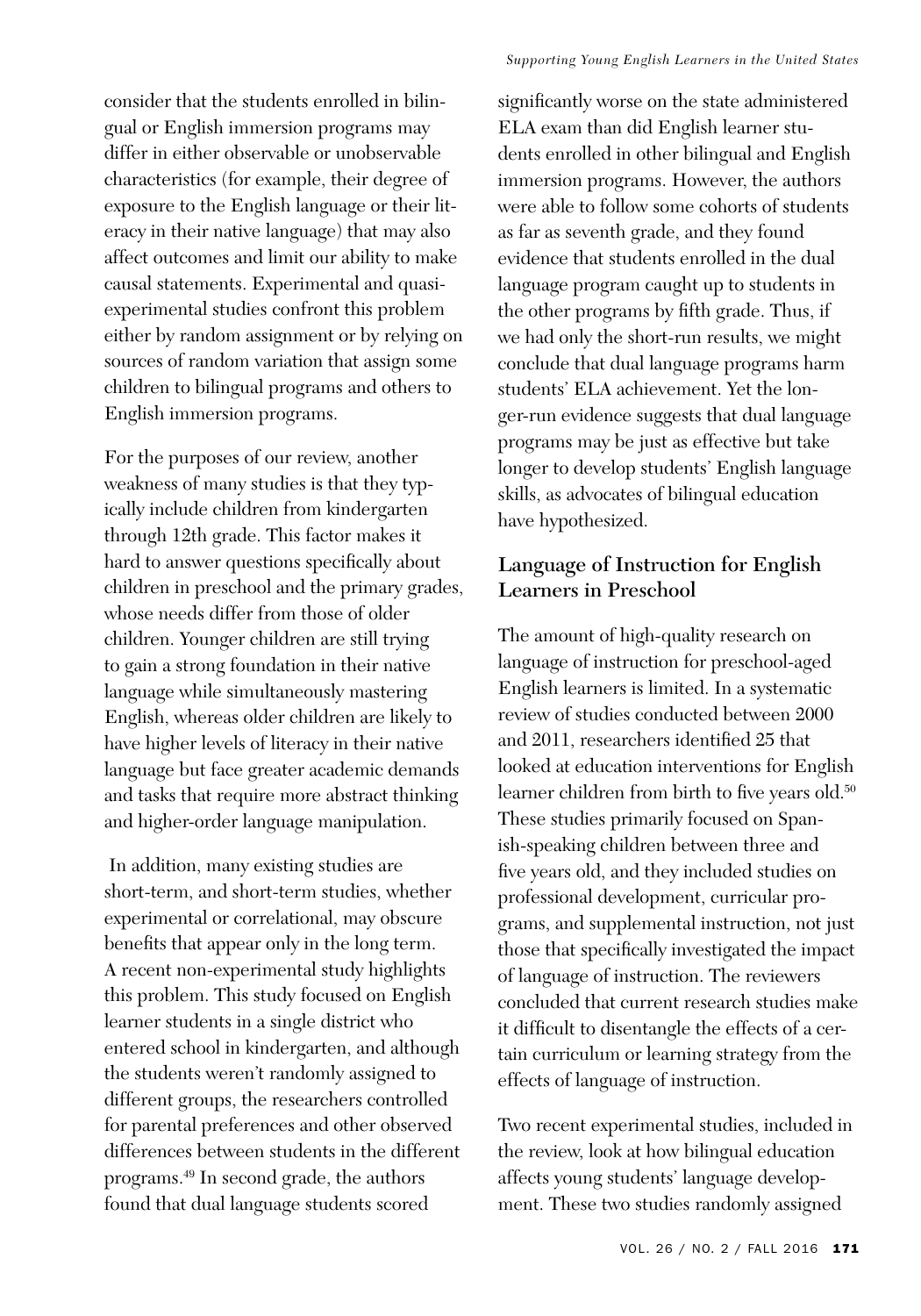preschool students to bilingual or English immersion classes and found that over the course of one year, preschool students in bilingual classes had better outcomes overall in Spanish and similar outcomes in English compared to their peers in English immersion classes. These studies specifically investigated receptive and expressive vocabulary, phonological awareness, and rhyming, and they found statistically significant gains in Spanish for the bilingual group. Combined with the finding that there were no overall significant differences in English achievement between the two groups, these results suggest that providing less instruction time in English didn't compromise students' English language development but did help the students retain their native language skills.<sup>51</sup> Notably, however, these experiments were based on small samples (150 students in one study and 31 in the other) and considered only short-run outcomes after one year of bilingual or English immersion education, so the results may not apply to other populations and longer-term impacts. In a longitudinal follow-up of the smaller experiment, researchers found that in second grade, overall performance in English among students in the bilingual program was still equal to that of students in the English immersion program.52

Going beyond assigning students to Englishonly or bilingual classrooms, another experiment looked at how bilingual supplemental-language instruction affected students' language development. In one randomized evaluation, 94 Spanish-speaking preschool students were assigned to one of three groups—a traditional curriculum control group; a group that received the traditional curriculum plus supplemental, small-group literacy instruction in English; or a group that received the traditional

curriculum plus supplemental, small-group literacy instruction using a transitional Spanish/English model. Students who received the supplemental instruction in either English alone or Spanish and English performed significantly better in emergent literacy skills in both languages than did those who received only the traditional curriculum. Moreover, those who received the transitional Spanish/English literacy supplement performed significantly better than the other two groups in emergent literacy skills in Spanish. Students in the transitional Spanish/English group also performed better in English in two areas (vocabulary and print knowledge); the researchers suggest that this finding may indicate some level of language transfer.<sup>53</sup>

*The preschool evidence finds in favor of using bilingual education programs—with the caveat that the studies are relatively small and generally apply only to outcomes after one year.*

In summary, studies of bilingual programs for preschool students find that students randomly assigned to a bilingual program perform equally well on tests of English achievement as their counterparts assigned to an English-only program, and in the case of one study, outperform their counterparts in some English literacy areas. Further, the preschool evaluations consistently find that students randomly assigned to bilingual programs outperform English-only program students on tests of Spanish achievement. Thus, the preschool evidence finds in favor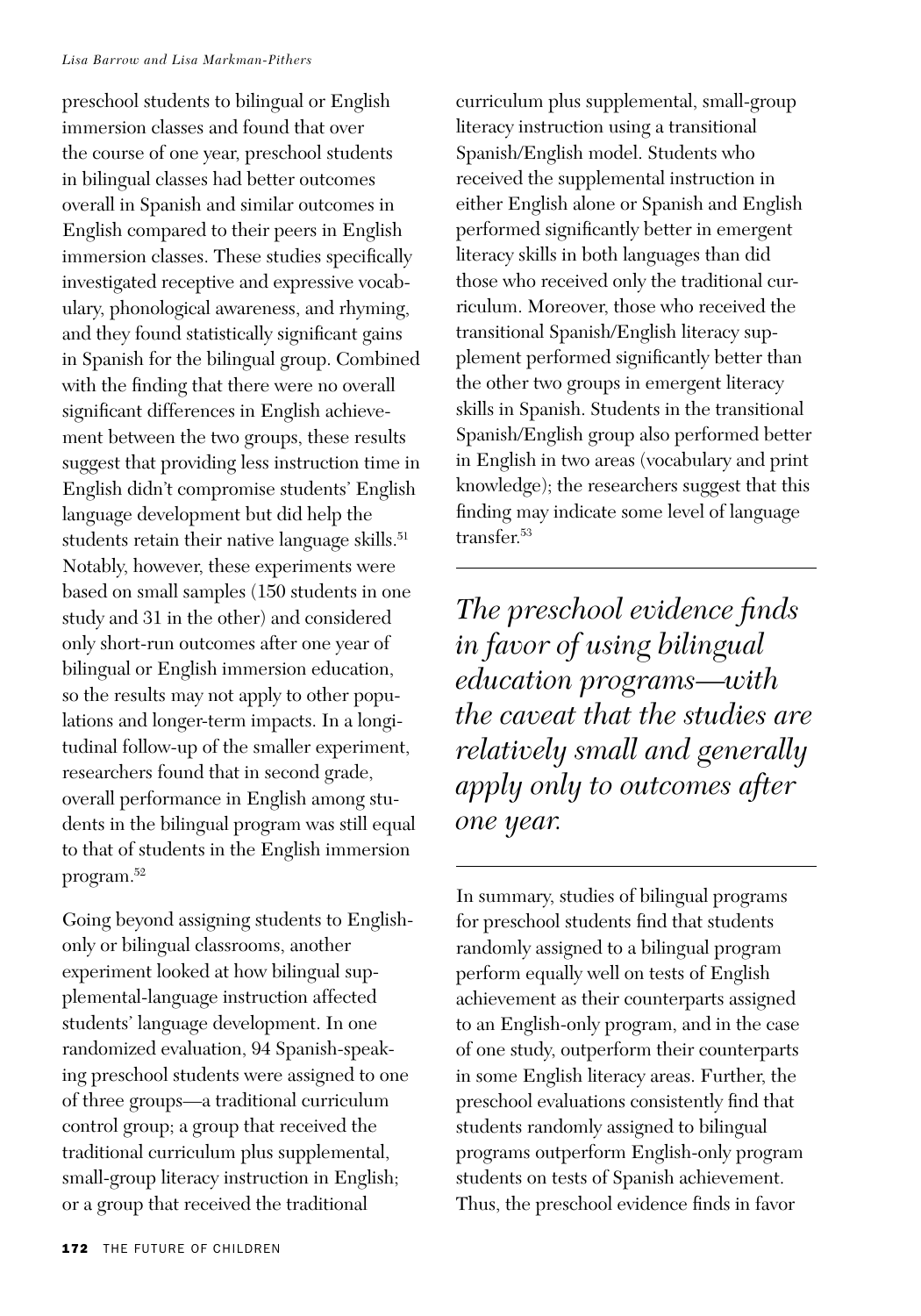of using bilingual education programs. The caveats are that the studies are relatively small and generally apply only to outcomes after one year.

### **Language of Instruction for English Learners in Grades K–12**

More studies look at the effectiveness of bilingual education for grades K–12 than for younger children; however, they are much more likely to rely on observational data than on experimental or quasi-experimental strategies. Starting in the 1980s, a series of reviews and meta-analyses attempted to look at studies systematically and determine the effectiveness of bilingual education for grades K–12.54 Again, the conclusions of these reviews range from the finding that bilingual education makes no difference in outcomes for English learners to the finding that bilingual education is an effective way to educate English learners. The differences depend on factors such as the types of studies that were deemed appropriate for review based on methodology, goals, and how bilingual education was defined; what outcomes the reviewers were seeking to examine (English proficiency, native language proficiency, or acquisition of content material); and how the reviewers defined effectiveness.55 Some researchers deem a program to be effective if students in a bilingual program learned as much English as the students in an English immersion group and retained their native language. Others find a program to be effective only if the students in a bilingual program learned significantly more English than those in an English immersion program.

More recent meta-analyses have reached a similar range of conclusions. Two major reviews conducted in 2006 (one by the National Literacy Panel and the other by the Center for Research on Education, Diversity and Excellence) concluded that teaching students to read in their first language promotes higher levels of reading achievement in English. 56 Similarly, a 2012 meta-analysis found that bilingual reading programs for elementary school students are more effective than English-only reading programs.<sup>57</sup> At the same time, the authors cautioned that many of the reviewed studies were shortterm and that the researchers didn't assign students randomly to one group or another. For these reasons, the authors called for additional research using randomized designs to assess long-term outcomes. In contrast, another recent review that focused only on experimental and quasi-experimental studies was less optimistic about bilingual education; it concluded that bilingual education doesn't seem to be systematically better or worse for improving English proficiency.58 Overall, then, studies that focus on children in grades K–12 suggest that bilingual education is at least as effective as English-only programs.

Randomized evaluations can allow us to make causal statements because they help ensure that differences in outcomes aren't driven by differences in which students receive which type of program. As we noted when we discussed preschool studies, few long-term randomized evaluations of bilingual instruction have been conducted. One exception is a recent evaluation of programs in six schools in different states that randomly assigned Spanish-dominant kindergarteners to either bilingual or English immersion programs. These students were then followed for up to four years. In all cases, reading instruction used the same curriculum either in English or Spanish. The study found that first-grade students in the bilingual classes had significantly higher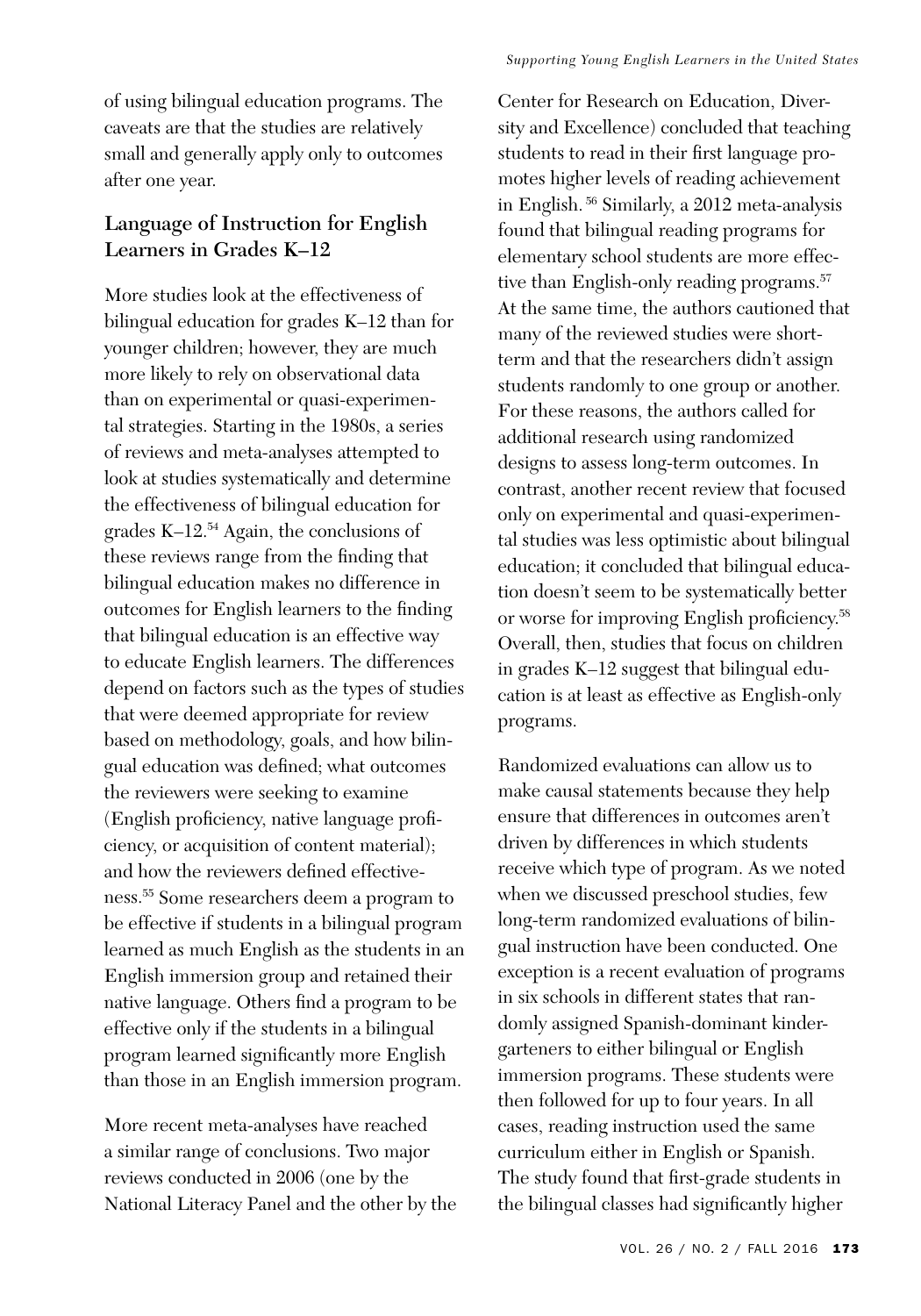scores in Spanish and significantly worse scores in English than did students in English immersion classes. By fourth grade, all the students had transitioned to an English immersion classroom and no significant differences were found in English or Spanish, with the exception that students assigned to the bilingual class scored significantly higher on a Spanish comprehension measure. The authors concluded that all the fourth-grade students were fully bilingual, as measured by their scores on receptive vocabulary, and that language of instruction wasn't a factor in how their English proficiency grew—all the students made similar gains in English language skills (and perhaps decreased in Spanish skills) over time.59

Similar findings have been found in more recent quasi-experimental studies. These studies use a regression discontinuity design to evaluate the impact of bilingual education. Regression discontinuity exploits variation in treatment of English learner students generated by policy rules to compare students or programs just above or below a threshold that determines the type of program students receive. As a result, it generates more opportunities to study bilingual programs by using plausibly random variation that is already occurring "naturally," thus adding to the information provided by the few studies that have randomly assigned students to different program types. For example, in one large urban district a researcher compared students in third through eighth grade who were just above and below the cutoff score in English language proficiency to be eligible for bilingual education. Students just below the cutoff score were eligible for bilingual education, while those just above the cutoff were not. The researcher found no significant differences in reading or

math achievement (in assessments given in English) between students based on their eligibility for the bilingual program.<sup>60</sup> One critique of this study is that it could assess the impact of bilingual education only on students at the margin of qualifying for bilingual education. Therefore, although bilingual education in this district might not affect reading and math achievement scores for marginal English learner students, it might help English learner students with very low levels of English proficiency. Further, the study couldn't assess impacts on native language achievement because it relied on administrative data consisting of reading and math achievement tests given in English.

Regression discontinuity has also been used to assess the rules used to determine whether students should be classified as English learners (and are therefore entitled to associated services) or assigned to mainstream English-language classes. A recent study used data from the Los Angeles Unified School District in this way to assess rules for assigning kindergarten students to English learner status and for reclassifying older students as English proficient.61 In this case, a difference in outcomes for students at the margin of the test score cutoff was interpreted as evidence that the test score cutoff was set at the optimal level. The study's author concluded that we would see achievement gains if more kindergarten students were classified as English learners and if students were transferred to mainstream English-language classes at an earlier age. As with small experimental studies, however, the caveat is that these results apply specifically to the Los Angeles Unified School District and the English learner programs it offers. The findings don't necessarily apply outside California or even to other districts in the state.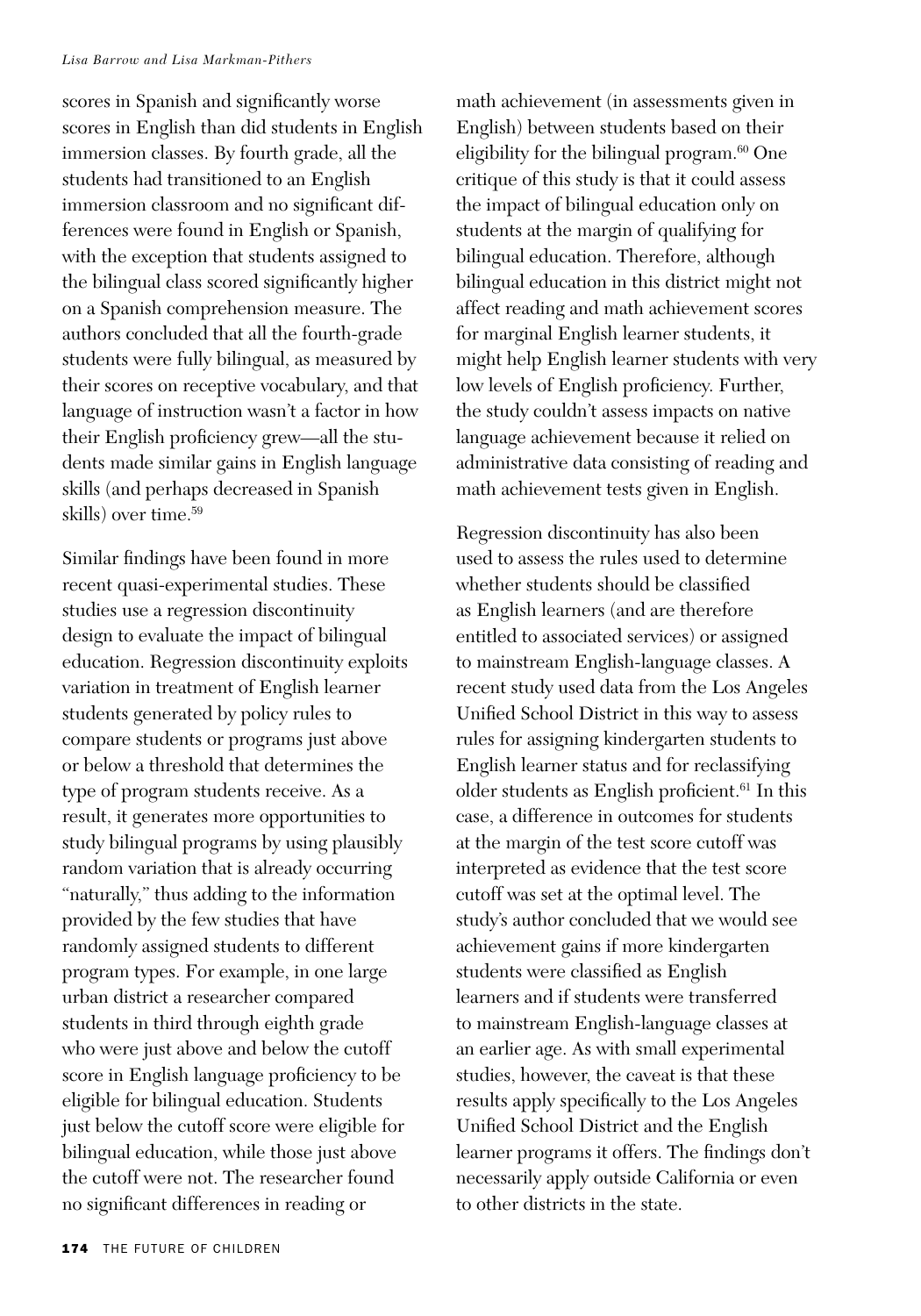Finally, regression discontinuity has been used to study what happens to both English learner and non–English learner students when English learner students are offered bilingual education. One study investigated bilingual education in the 261 school districts in Texas most likely to be affected by the state's bilingual education law. By law, Texas districts must offer bilingual education when they have 20 or more English learner students in a particular grade and language; if there are fewer than 20, the district may choose either bilingual education or ESL. Using regression discontinuity, researchers compared student outcomes in districts that were just above the 20-student cutoff (and therefore more likely to provide a bilingual program) to student outcomes in districts just below the cutoff. They found no significant differences on standardized test scores for English learner students in districts that were required to offer bilingual programs compared to districts that offered ESL programs. However, in districts required to provide bilingual education, native English speakers' standardized test scores were significantly higher.<sup>62</sup> Again, the study relied on district standardized tests given in English, and therefore the authors couldn't estimate impacts on achievement in the English learner students' native language—in this case, Spanish.

Overall, meta-analyses, randomized evaluations, and regression discontinuity studies find that bilingual education has neutral to positive effects on K–12 students' English language development. They also offer some evidence that rules for when to transfer English learners into mainstream classes may not be optimal and that bilingual education may have spillover effects on non–English learner students that often aren't taken into consideration.

*English learner children may benefit at least as much from high-quality preschool programs as other children do, if not more so.*

## **Classroom Quality**

Some researchers argue that classroom quality may be more important for young English learners' educational outcomes than language of instruction. Research has shown that participating in high-quality preschool programs has large benefits for all children, and the limited research that focuses on preschool quality and English learner children indicates that they may benefit at least as much from high-quality preschool programs as other children do, if not more so.63 Of course, preschool-aged English learners likely need teachers who are trained to work with such students, so a high-quality preschool designed for non–English learner students probably isn't enough. 64 High-quality preschool teachers for English learners may need to understand language theory and pedagogy related to first and second language acquisition, be sensitive to the role that culture plays in language and overall development, and be able to foster positive peer relationships and parental engagement. Some researchers who investigate the effectiveness of bilingual education programs suggest that the varying quality of these programs may explain why bilingual education is not always more successful than English immersion.<sup>65</sup> One recent correlational study examined how classroom quality moderates the relationship between instructional language and child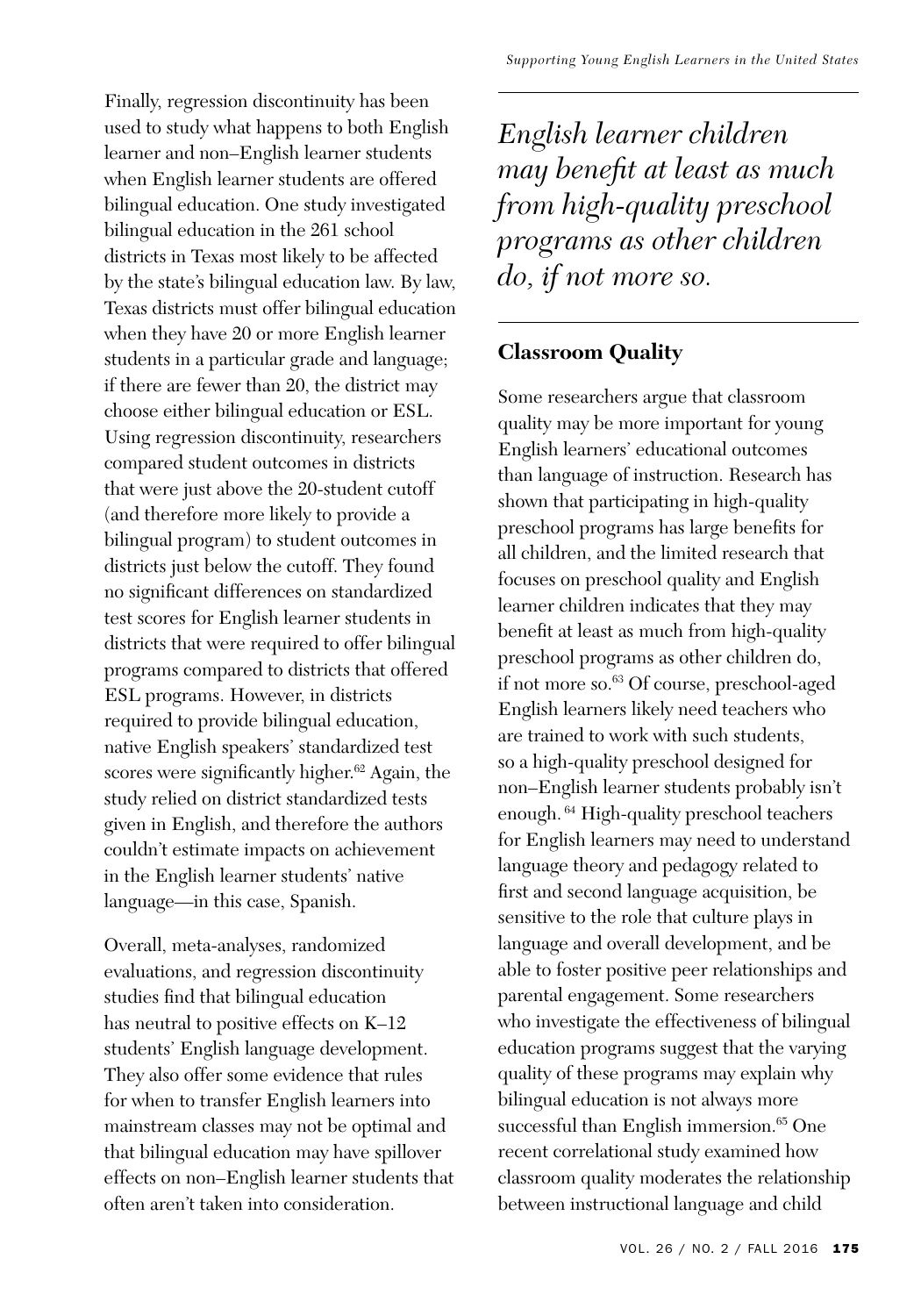outcomes. It found that the amount of Spanish instruction was positively correlated with children's outcomes in high-quality classrooms with more responsive and sensitive teachers, but negatively correlated with children's outcomes in low-quality classrooms.66 (See the article in this issue by Robert Pianta, Jason Downer, and Bridget Hamre for more about teacher responsiveness and classroom quality).

What can teachers who work with young bilingual children do to improve instruction? Instruction in phonemic awareness has been found to help all children with early literacy development. As children's language skills grow stronger, recommendations for tailoring this instruction to English learners include providing more concentrated work on English phonemes or combinations of phonemes that don't exist in the students' native language.67 Vocabulary, which is associated with reading comprehension, is also an important aspect of language instruction. Students whose native language isn't English typically enter school with a limited vocabulary of English words, in terms of both breadth (number) and depth of word knowledge (knowing many things about a word, such as its meaning and semantic associations).68 Thus researchers recommend that teachers target depth of word knowledge when working with English learners and take advantage of students' first language in building vocabulary, especially if the language shares cognates with English.<sup>69</sup>

A recent review of research-based practices for young English learner students highlights five practices to help support English learner students in the classroom:<sup>70</sup>

1. Use frequent assessments in both a child's first and second language to adapt instruction to the child's developing levels of language proficiency;

- 2. Use focused, small-group activities to give English learner children opportunities to respond to questions and receive more individualized instruction;
- 3. Provide explicit vocabulary instruction;
- 4. Use academic English in instruction to further develop academic English, and provide explicit opportunities to learn academic English such as the words for mathematical concepts; and
- 5. Promote socioemotional development by creating positive teacher-student relationships and facilitating peer interactions.

### **Conclusions**

As a whole, the research evidence is still inconclusive regarding the overall effectiveness of different forms of instruction for English learners. Which form of instruction is most effective is a challenging question to answer, even with the most rigorous research strategies. This uncertainty stems in part from the fact that researchers and policymakers don't share a consensus on the ultimate goal of education for English learners. Is the goal to help English learner students become truly bilingual or to help them become proficient in the English language? Evidence from meta-analyses, with the finding that teaching children to read in their native language improves reading achievement in English, leans in favor of bilingual education in the early years. However, the studies underlying these metaanalyses are generally non-experimental, and therefore the effects we see may be caused by factors other than the language of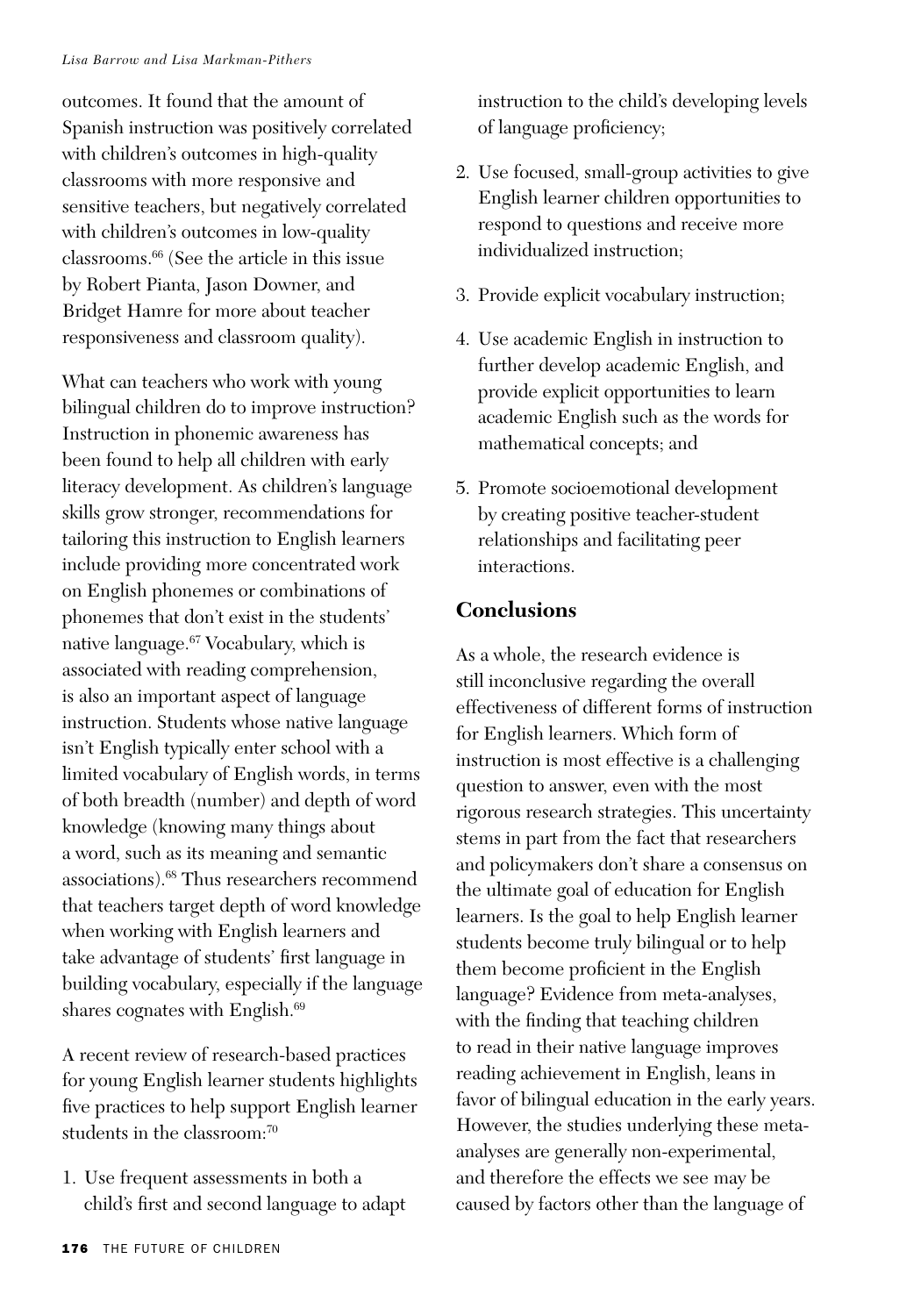instruction. Recent evidence from small, randomized evaluations at the preschool level suggests that English learners achieve about the same English proficiency whether they're placed in bilingual or English immersion programs. Furthermore, even if students enrolled in bilingual classes don't outperform their peers enrolled in non-bilingual classes in terms of English achievement, they do outperform their peers in Spanish-language achievement.

Beyond the question of whether bilingual programs do better than immersion programs at improving language proficiency for English learners, the optimal design of bilingual programs isn't clear. Which approach or combination of approaches is most effective in moving English learners to English proficiency? We don't know, for example, whether curricular or supplemental bilingual programs are most effective for student achievement. Nor are we certain how quickly students should be transitioned from bilingual to English immersion classrooms. Should students enter an English immersion program as soon as possible, or should they stay in a dual language classroom until they have a strong foundation in their native language (early- versus late-exit bilingual programs)? Other important issues to consider include the teacher workforce in various languages and the benefits and costs of bilingual education for non–English learner students.71 Districts also need to keep in mind that bilingual education may be more costly than English immersion programs, may increase segregation, and may be infeasible for some schools and some languages.

Another source of uncertainty is that existing US research has largely focused on Spanish-speaking students, because roughly three-quarters of public-school English learner students report Spanish as their home language. However, US immigration patterns have shifted in recent years, with more immigrants coming from Asia and fewer coming from Mexico.72 Existing research on bilingual education may not apply to a growing population of English learner students from Asian countries. Thus, additional research that looks simply at the impact of "bilingual" education versus "immersion" isn't likely to offer school districts the kind of guidance they need to craft truly effective programs for English learners.

Meanwhile, several researchers have argued for greater attention to the quality rather than the language of instruction.73 If a setting can offer a high-quality program with a bilingual teacher, then the research evidence suggests that at the least, students won't be harmed in terms of learning English, and they may be able to retain their native language skills. However, if districts can't provide a high-quality bilingual program, schools may be better off working to increase classroom quality generally or exploring supplemental bilingual programs rather than trying to ensure that students have access to a fully bilingual education. Overall, if the goal is to help English learners become proficient in English, then educators and policymakers must keep in mind that bilingual education is but one tool and that other factors also deserve attention, including the quality of instruction, supplemental programs, and the family and community environment that are critical for a young student's success.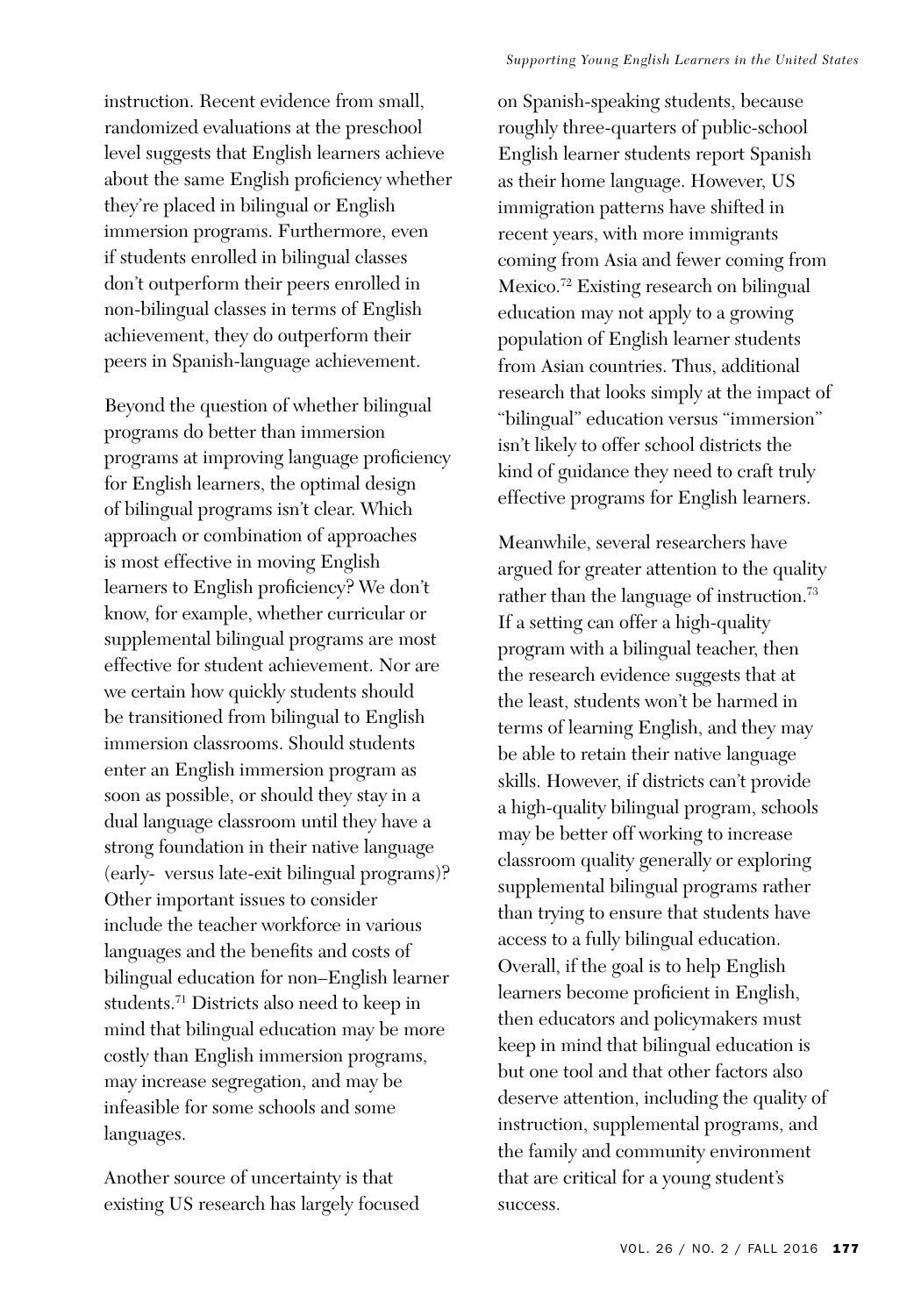### **ENDNOTES**

- 1. Ellen Bialystok and Michelle M. Martin, "Attention and Inhibition in Bilingual Children: Evidence from the Dimensional Change Card Sort Task," *Developmental Science* 7 (2004): 325–39, doi: 10.1111/j.1467-7687.2004.00351.x; Raluca Barac et al., "The Cognitive Development of Young Dual Language Learners: A Critical Review," *Early Childhood Research Quarterly* 29 (2014): 699–714, doi: 10.1016/j.ecresq.2014.02.003; Stephanie M. Carlson and Andrew N. Meltzoff, "Bilingual Experience and Executive Functioning in Young Children," *Developmental Science* 11 (2008): 282–98, doi: 10.1111/j.1467-7687.2008.00675.x.
- 2. Fergus I. M. Craik, Ellen Bialystok, and Morris Freedman, "Delaying the Onset of Alzheimer Disease: Bilingualism as a Form of Cognitive Reserve," *Neurology* 75 (2010): 1726–29, doi: 10.1212/ WNL.0b013e3181fc2a1c.
- 3. For a broader discussion of these historical changes in laws and attitudes, see Carlos J. Ovando, "Bilingual Education in the United States: Historical Development and Current Issues," *Bilingual Research Journal* 27 (2003): 1–24, doi: 10.1080/15235882.2003.10162589, and James Crawford, "Language Politics in the U.S.A.: The Paradox of Bilingual Education," *Social Justice* 3, no. 3 (1998): 55–69.
- 4. Office of Civil Rights, "Ensuring English Learner Students Can Participate Meaningfully and Equally in Educational Programs," http://www2.ed.gov/about/offices/list/ocr/docs/dcl-factsheet-el-students-201501. pdf.
- 5. Every Student Succeeds Act of 2015, S. 1177, 114th Congress, https://www.gpo.gov/fdsys/pkg/BILLS-114s1177enr/pdf/BILLS-114s1177enr.pdf.
- 6. Improving Head Start for School Readiness Act of 2007, H.R. 1429, 110th Congress, https://eclkc.ohs.acf. hhs.gov/hslc/standards/law/HS\_ACT\_PL\_110-134.pdf.
- 7. Office of Head Start, *Head Start Early Learning Outcomes Framework: Ages Birth to 5* (Washington, DC: Administration for Children and Families, 2015), https://eclkc.ohs.acf.hhs.gov/hslc/hs/sr/approach/pdf/ohsframework.pdf.
- 8. Authors' calculations based on W. Steven Barnett et al., *The State of Preschool 2014: State Preschool Yearbook* (New Brunswick, NJ: National Institute for Early Education Research, 2015), http://nieer.org/ sites/nieer/files/Yearbook2014\_full3.pdf. Categories are not mutually exclusive.
- 9. Office of Head Start, "Head Start Services Snapshot: National (2014–2015)," http://eclkc.ohs.acf.hhs. gov/hslc/data/psr/2015/services-snapshot-hs-2014-2015.pdf. Authors' calculations based on data from the American Community Survey (ACS).
- 10. US Department of Education, "Table 204.27: English Language Learner (ELL) Students Enrolled in Public Elementary and Secondary Schools, by Grade and Home Language: 2013–14," *Digest of Education Statistics*, accessed January 4, 2016, http://nces.ed.gov/programs/digest/d15/tables/dt15\_204.27.asp.
- 11. Authors' calculations based on EL counts from National Clearinghouse for English Language Acquisition (NCELA), "Title III State Profiles," accessed March 29, 2016, http://www.ncela.us/t3sis/index.php, and enrollment counts from National Center for Education Statistics (NCES), "Table 203.40: Enrollment in Public Elementary and Secondary Schools, by Level, Grade, and State or Jurisdiction: Fall 2013," *Digest of Education Statistics*, accessed March 29, 2016, http://nces.ed.gov/programs/digest/d15/tables/dt15\_203.40. asp.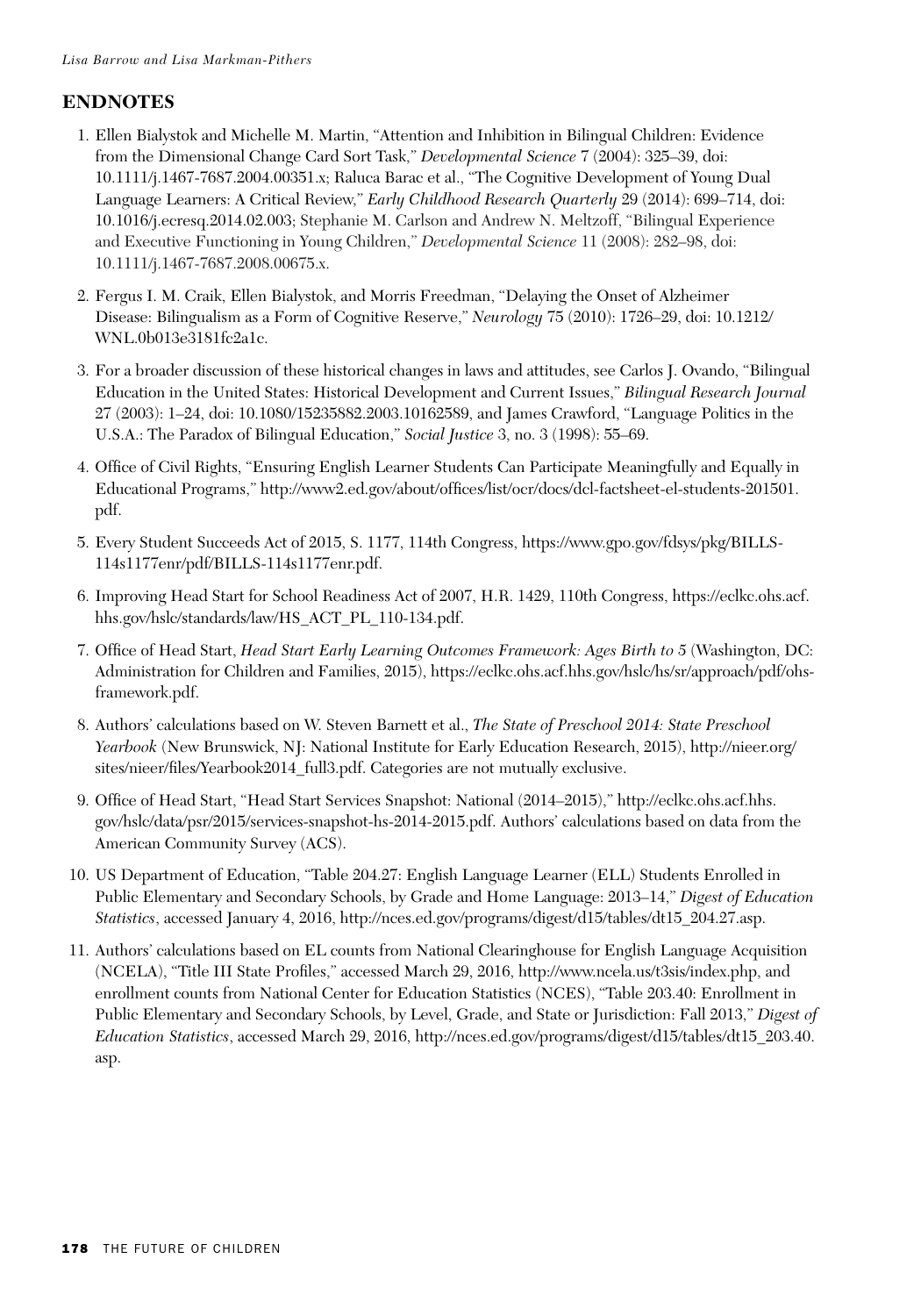- 12. State-level statistics based on authors' calculations using data from: California Department of Education, "CalEdFacts," accessed January 8, 2016, http://www.cde.ca.gov/re/pn/fb/index.asp; Texas Education Agency, "ELL Student Reports by Category and Grade," accessed January 8, 2016, https://rptsvr1.tea. texas.gov/adhocrpt/adlepcg.html; Florida Department of Education, "Florida EDStats," accessed March 8, 2016, https://edstats.fldoe.org/SASPortal/main.do; Illinois State Board of Education, Data Analysis and Progress Reporting Division, *Illinois Bilingual Education Programs: 2004 Evaluation Report* (Springfield, IL: Illinois State Board of Education, 2005), http://www.isbe.state.il.us/research/pdfs/ell\_stu-prog\_ eval\_rpt04.pdf; Illinois State Board of Education, Data Analysis and Accountability Division, *Bilingual Education Programs and English Learners in Illinois: SY 2013 (2012–2013 School Year) Statistical Report*  (Springfield, IL: Illinois State Board of Education, 2015), http://isbe.state.il.us/research/pdfs/el-programstat-rpt13.pdf; and New York State Education Department, "New York State Data," accessed January 8, 2016, http://data.nysed.gov/.
- 13. Office of English Language Acquisition, Language Enhancement, and Academic Achievement for Limited English Proficient Students, *Biennial Report to Congress on the Implementation of the Title III State Formula Grant Program: School Years 2010–12* (Washington, DC: US Department of Education, 2015), http://ncela.us/files/uploads/3/Biennial\_Report\_1012.pdf.
- 14. US Department of Education, "Table 204.27."
- 15. Office of Head Start, "Services Snapshot."
- 16. Li Feng, Yunwei Gai, and Xiaoning Chen, "Family Learning Environment and Early Literacy: A Comparison of Bilingual and Monolingual Children," *Economics of Education Review* 39 (2014): 110–30, doi: 10.1016/j.econedurev.2013.12.005.
- 17. Child Trends DATABANK, *Indicators on Children and Youth: Dual Language Learners*, November 2014, accessed March 29, 2016, http://www.childtrends.org/?indicators=dual-language-learners.
- 18. Authors' calculations based on NCELA, Title III State Profiles and NCES, "Table 203.40."
- 19. Authors' calculations based on 2013–14 CSPR data.
- 20. National Center for Education Statistics, "Table 219.46: Public High School 4-Year Adjusted Cohort Graduation Rage (ACGR), by Selected Student Characteristics and State: 2010–11 through 2012– 3," *Digest of Education Statistics*, accessed March 29, 2016, https://nces.ed.gov/programs/digest/d14/tables/ dt14\_219.46.asp.
- 21. Hoyt Bleakley and Aimee Chin, "Language Skills and Earnings: Evidence from Childhood Immigrants,' *Review of Economics and Statistics* 86 (2004): 481–96, doi: 10.1162/003465304323031067; and Mevlude Akbulut-Yuksel, Aimee Chin, and Hoyt Bleakley, "Effects of English Proficiency among Childhood Immigrants: Are Hispanics Different?" in *Latinos and the Economy*, ed. David L. Leal and Stephen J. Trejo (New York: Springer-Verlag, 2001), 255–83.
- 22. Authors' calculations based on publicly available data from the ECLS-K. We use all children assessed in each survey round. Children who are proficient in English at kindergarten entry include those who report that English is the primary language spoken in their home as well as those who passed an English proficiency test in the fall of 1998.
- 23. The gap declines from 0.64 standard deviations at kindergarten entry to 0.4 standard deviations in eighth grade.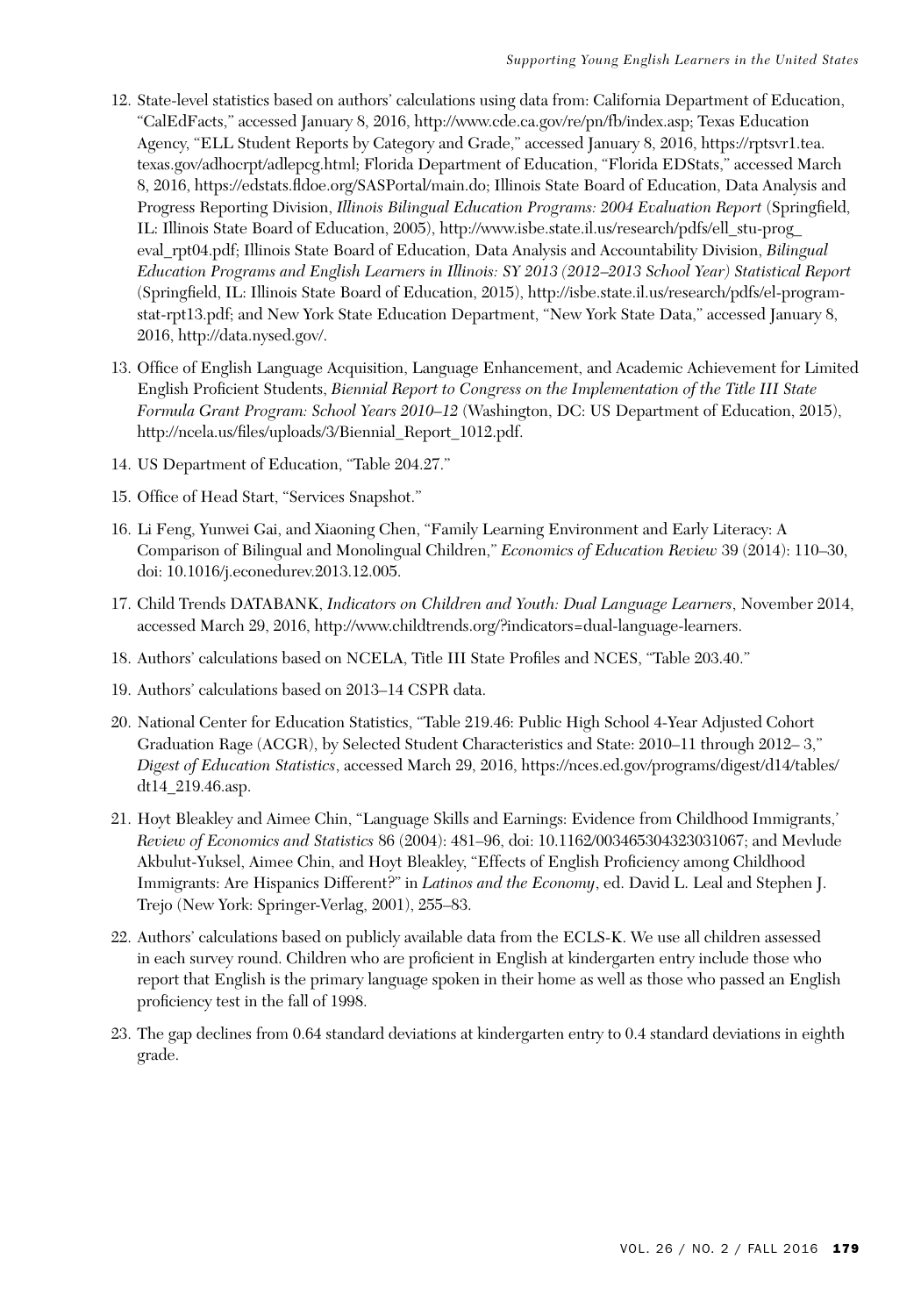- 24. Eight percent of children in the kindergarten sample were not given the English-language reading test because they did not score high enough on the English proficiency assessment. By spring of first grade, only 2 percent of children were not tested because they did not score high enough on the English proficiency assessment (National Center for Education Statistics, "Table 220.70: Mean Reading Scale Scores and Specific Reading Skills of Fall 1998 First-Time Kindergarteners, by Time of Assessment and Selected Characteristics: Selected Years, Fall 1998 through Spring 2007," *Digest of Education Statistics*, accessed March 29, 2016, https://nces.ed.gov/programs/digest/d14/tables/dt14\_220.70.asp.
- 25. The gap is 0.29 standard deviations at kindergarten entry, 0.69 standard deviations in 2002, and 0.48 standard deviations by the spring of 2007.
- 26. Feng, Gai, and Chen, "Family Learning Environment."
- 27. Stephen May, "Bilingual/Immersion Education: What the Research Tells Us," in *Encyclopedia of Language and Education*, ed. James Cummins and Nancy H. Horberger, 2nd ed. (New York: Springer, 2008), 1483–98.
- 28. J. David Ramirez et al., *Final Report: Longitudinal Study of Structured Immersion Strategy, Early-Exit, and Late-Exit Transitional Bilingual Education Programs for Language-Minority Children* (San Mateo, CA: Aguirre International, 1991).
- 29. Ofelia García, Jo Anne Kleifgen, and Lorraine Falchi, "From English Language Learners to Emergent Bilinguals," *Equity Matters: Research Review* no. 1 (New York: Campaign for Educational Equity, Teachers College, Columbia University, 2008); Connor P. Williams, *Chaos for Dual Language Learners: An Examination of State Policies for Exiting Children from Language Services in the PreK–3rd Grades*  (Washington, DC: New America, 2014).
- 30. García, Kleifgen, and Falchi, "From English Language Learners."
- 31. James Cummins, "Linguistic Interdependence and the Educational Development of Bilingual Children," *Review of Educational Research* 49 (1979): 222–51, doi: 10.3102/00346543049002222.
- 32. Claude Goldenberg, "Teaching English Language Learners: What the Research Does and Does Not Say," *American Educator* (Summer 2008): 8–44.
- 33. Fred Genesee et al., "English Language Learners in U.S. Schools: An Overview of Research Findings," *Journal of Education for Students Placed at Risk* 10 (2005): 363–85, doi: 10.1207/s15327671espr1004\_2; Diane August and Timothy Shanahan, "Executive Summary," in *Developing Literacy in Second-Language Learners: Report of the National Literacy Panel on Language-Minority Children and Youth*, ed. Diane August and Timothy Shanahan (Mahwah, NJ: Lawrence Erlbaum Assoc., 2006), 1–8.
- 34. Cummins, "Linguistic Interdependence."
- 35. Michael J. Kieffer, "Early Oral Language and Later Reading Development in Spanish-Speaking English Language Learners: Evidence from a Nine-Year Longitudinal Study," *Journal of Applied Developmental Psychology* 33 (2012): 146–57, doi: 10.1016/j.appdev.2012.02.003; August and Shanahan, "Executive Summary"; Kenju Hakuta, Yuko Goto Butler, and Daria Witt, *How Long Does It Take English Learners to Attain Proficiency?* (Santa Barbara: University of California Linguistic Minority Research Institute, 2000).
- 36. Hakuta, Butler, and Witt, *How Long Does It Take?*
- 37. Linda M. Espinosa, "Perspectives on Assessment of DLLs Development & Learning, PreK–Third Grade," paper presented at the National Research Summit on the Early Care and Education of Dual Language Learners, Washington DC, October 14–15, 2014.
- 38. Genesee et al., "English Language Learners."
- 39. García, Kleifgen, and Falchi, "From English Language Learners."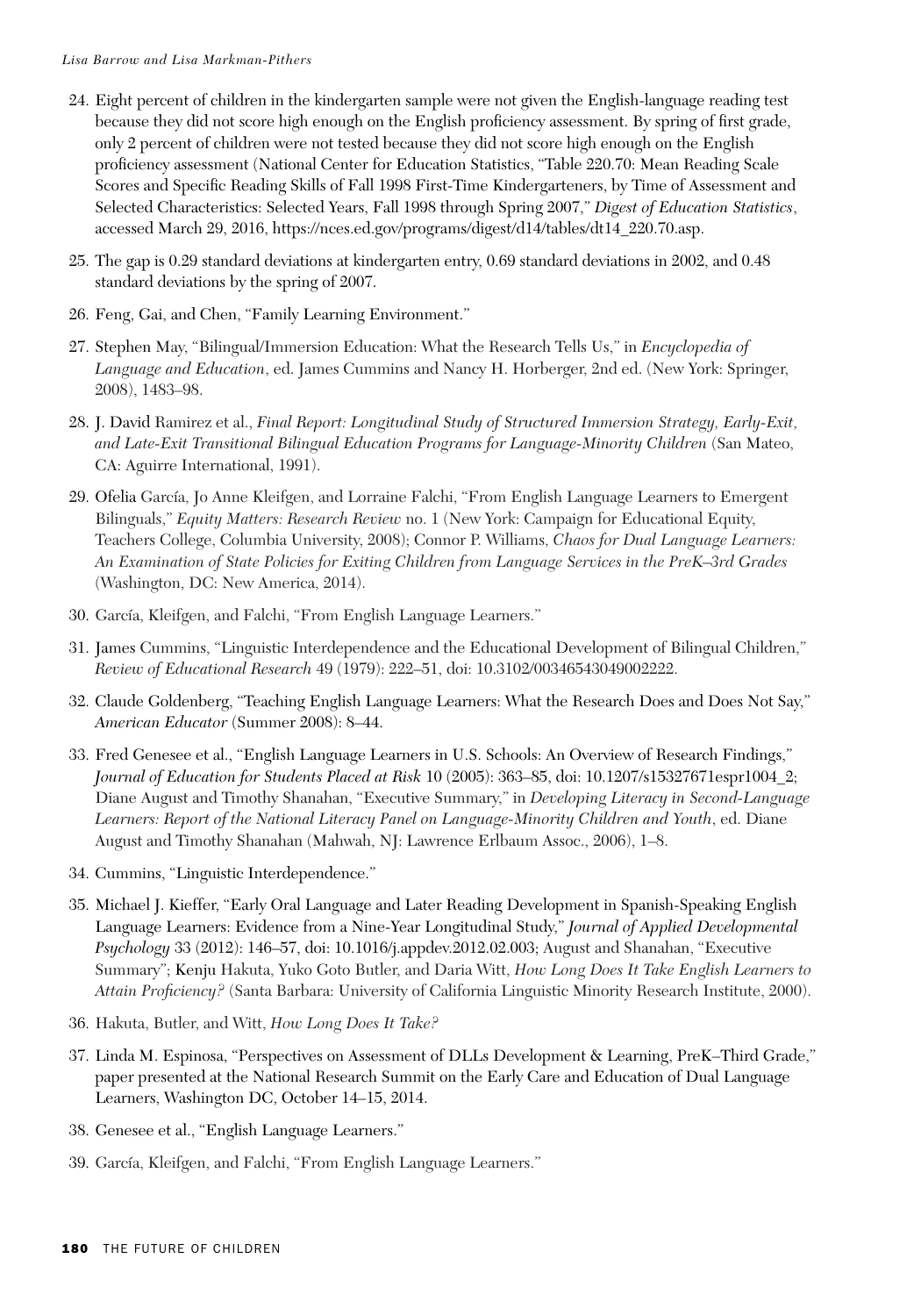- 40. Rosalie Pedalino Porter, "Educating English Language Learners in US Schools: Agenda for a New Millennium," in *Georgetown University Roundtable on Languages and Linguistics 1999*, ed. James E. Alatis and Ai-Hui Tan (Washington, DC: Georgetown University Press, 2001), 128–38; Eric J. Stone, "The Official English Movement and Bilingual Education Reform," in Alatis and Tan, *Georgetown University Roundtable*, 139–48.
- 41. Robert E. Slavin et al., "Reading and Language Outcomes of a Multiyear Randomized Evaluation of Transitional Bilingual Education," *Educational Evaluation and Policy Analysis* 33 (2011): 47–58, doi: 10.3102/0162373711398127.
- 42. Elissa L. Newport, "Critical Periods in Language Development," in *The Encyclopedia of Cognitive Science*, ed. Lynn Nadel (London: Macmillan Publishers, 2002), 737–40.
- 43. Ibid.; Jacqueline S. Johnson and Elissa L. Newport, "Critical Period Effects in Second Language Learning: The Influence of Maturational State on the Acquisition of English as a Second Language," *Cognitive Psychology* 21 (1989): 60–99; David Singleton, "Age and Second Language Acquisition," *Annual Review of Applied Linguistics* 21 (2001): 77–89, doi: 10.1017/S0267190501000058.
- 44. Aimee Chin, "Impact of Bilingual Education on Student Achievement," IZA *World of Labor* (March 2015): article 131, doi: 10.15185/izawol.131.
- 45. Chin, "Impact of Bilingual Education."
- 46. Goldenberg, "Teaching English Language Learners."
- 47. Rachel A. Valentino and Sean F. Reardon, "Effectiveness of Four Instructional Programs Designed to Serve English Language Learners: Variation by Ethnicity and Initial English Proficiency," *Educational Evaluation and Policy Analysis* 37 (2015): 612–37, doi: 10.3102/0162373715573310.
- 48. Office of English Language Acquisition, Language Enhancement, and Academic Achievement for Limited English Proficient Students, *Biennial Report*.
- 49. Rachel A. Valentino and Sean F. Reardon, "Four Instructional Programs."
- 50. Virginia Buysse et al., "Effects of Early Education Programs and Practices on the Development and Learning of Dual Language Learners: A Review of the Literature," *Early Childhood Research Quarterly* 29 (2014), 765–85, doi: 10.1016/j.ecresq.2013.08.004.
- 51. W. Steven Barnett et al., "Two-Way and Monolingual English Immersion in Preschool Education: An Experimental Comparison," *Early Childhood Research Quarterly* 22 (2007): 277–93, doi: 10.1016/j. ecresq.2007.03.003; Lillian K. Durán, Cary J. Roseth, and Patricia Hoffman, "An Experimental Study Comparing English-Only and Transitional Bilingual Education on Spanish-speaking Preschoolers' Early Literacy Development," *Early Childhood Research Quarterly* 25 (2010): 207–17, doi: 10.1016/j. ecresq.2009.10.002.
- 52. Lillian K. Durán et al., "Spanish-Speaking Preschoolers' Early Literacy Development: A Longitudinal Experimental Comparison of Predominantly English and Transitional Bilingual Education," *Bilingual Research Journal* 36 (2013): 6–34, doi: 10.1080/15235882.2012.735213.
- 53. Jo Ann M. Farver, Christopher J. Lonigan and Stefanie Eppe, "Effective Early Literacy Skill Development for Young Spanish-Speaking English Language Learners: An Experimental Study of Two Methods," *Child Development* 80 (2009): 703–19, doi: 10.1111/j.1467-8624.2009.01292.x.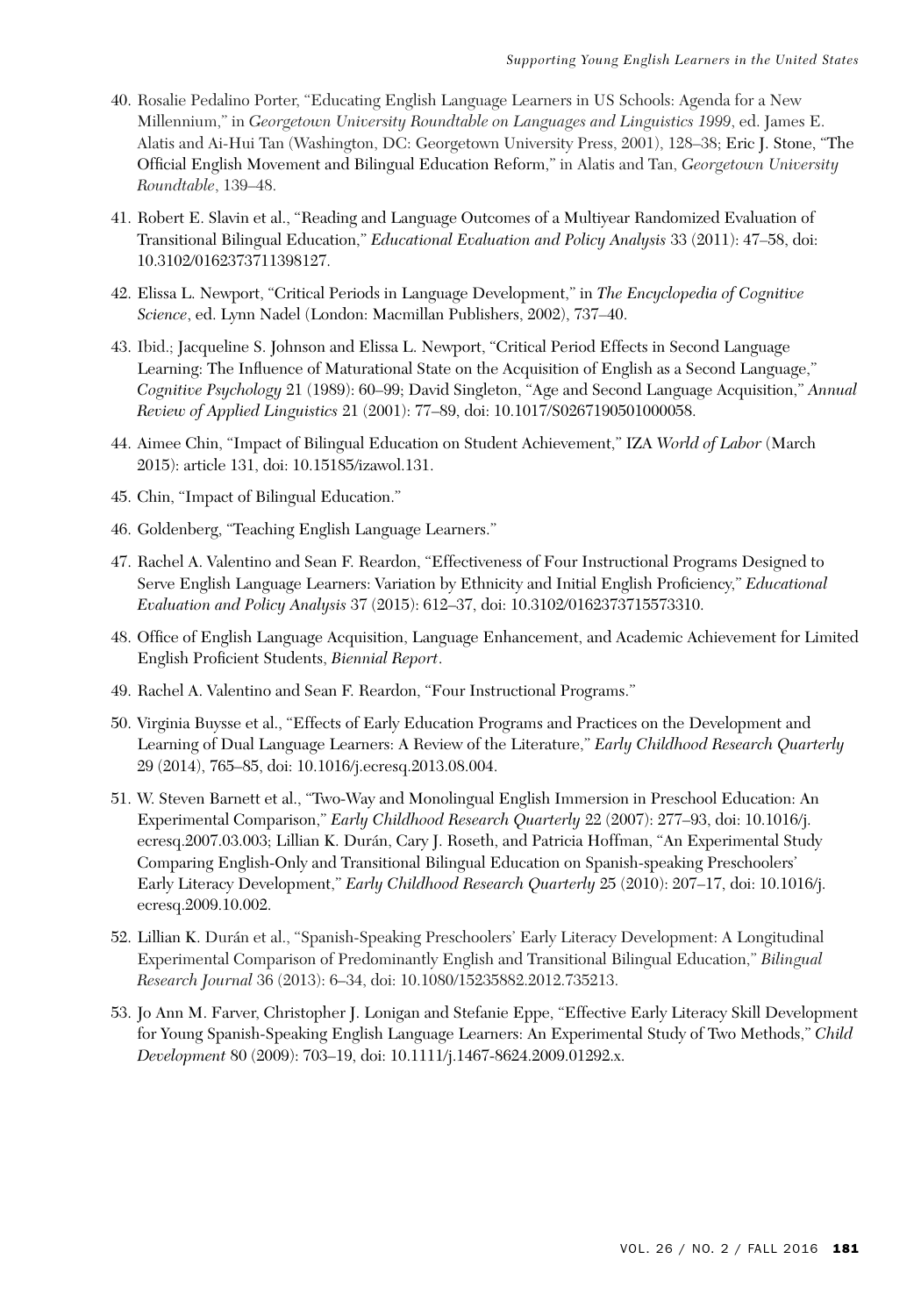- 54. Keith A. Baker and Adriana A. De Kanter, *Effectiveness of Bilingual Education: A Review of the Literature. Final Draft Report* (Washington, DC: Department of Education, Office of Planning, Budget, and Evaluation, 1981); Christine H. Rossell and Keith Baker, "The Educational Effectiveness of Bilingual Education," *Research in the Teaching of English* 30 (1996): 7–74; Jay P. Green, "A Meta-Analysis of the Rossell and Baker Review of Bilingual Education Research," *Bilingual Research Journal* 21 (1997): 103–22, doi: 10.1080/15235882.1997.10668656; Ann C. Willig, "A Meta-Analysis of Selected Studies on the Effectiveness of Bilingual Education," *Review of Educational Research* 55 (1985): 269–317, doi: 10.3102/00346543055003269.
- 55. Keith Baker, "Comment on Willig's 'A Meta-Analysis of Selected Studies in the Effectiveness of Bilingual Education,'" *Review of Educational Research* 57 (1987): 351–62, doi: 10.3102/00346543057003351.
- 56. August and Shanahan, "Executive Summary"; Genesee et al., "English Language Learners"; Goldenberg, "Teaching English Language Learners."
- 57. Alan C. K. Cheung and Robert E. Slavin, "Effective Reading Programs for Spanish-Dominant English Language Learners (ELLs) in the Elementary Grades. A Synthesis of Research," *Review of Educational Research* 82 (2012): 351–95, doi: 10.3102/0034654312465472.
- 58. Chin, "Impact of Bilingual Education."
- 59. Robert E. Slavin et al., "Reading and Language Outcomes."
- 60. Cheung and Slavin, "Effective Reading Programs."

 Jordan D. Matsudaira, "Sinking or Swimming? Evaluating the Impact of English Immersion versus Bilingual Education," University of California, Berkeley, Robert Wood Johnson Scholars in Health Policy Program, December 2005.

- 61. Nolan G. Pope, "The Marginal Effect of K–12 English Language Development Programs: Evidence from Los Angeles Schools," *Economics of Education Review* (forthcoming).
- 62. Aimee Chin, N. Meltem Daysal, and Scott A. Imberman, "Impact of Bilingual Education Programs on Limited English Proficient Students and Their Peers: Regression Discontinuity Evidence from Texas," *Journal of Public Economics* 107 (2013): 63–78, doi: 10.1016/j.jpubeco.2013.08.008.
- 63. Lynn Karoly and Gabriella C. Gonzalez, "Early Care and Education for Children in Immigrant Families," *Future of Children* 21, no. 1 (2011): 71–101.
- 64. Ellen Frede and Alexandra Figueras-Daniel, "Policy Advances & Levers Related to DLLs in PreK–3rd Grade," paper presented at the National Research Summit on the Early Care and Education of Dual Language Learners, Washington DC, October 14–15, 2014.
- 65. Slavin et al., "Reading and Language Outcomes."
- 66. Margaret Burchinal et al., "Instruction in Spanish in Pre-Kindergarten Classrooms and Child Outcomes for English Language Learners," *Early Childhood Research Quarterly* 27 (2012): 188–97, doi: 10.1016/j. ecresq.2011.11.003; Marlene Zepeda, "Human Resource Support for Those Serving Young Dual Language Learners," paper presented at the National Research Summit on the Early Care and Education of Dual Language Learners, Washington DC, October 14–15, 2014.
- 67. August and Shanahan, "Executive Summary"; Diane August, Peggy McCardle, and Timothy Shanahan, "Developing Literacy in English Language Learners: Findings from a Review of the Experimental Research," *School Psychology Review* 43 (2014): 490–498, doi: 10.17105/SPR-14-0088.1.
- 68. Diane August et al., "The Critical Role of Vocabulary Development for English Language Learners," *Learning Disabilities Research and Practice* 20 (2005): 50–57, doi: 10.1111/j.1540-5826.2005.00120.x.
- 69. Ibid.; for a complete review of this topic, see Castro, "Research Based on Best Practices."